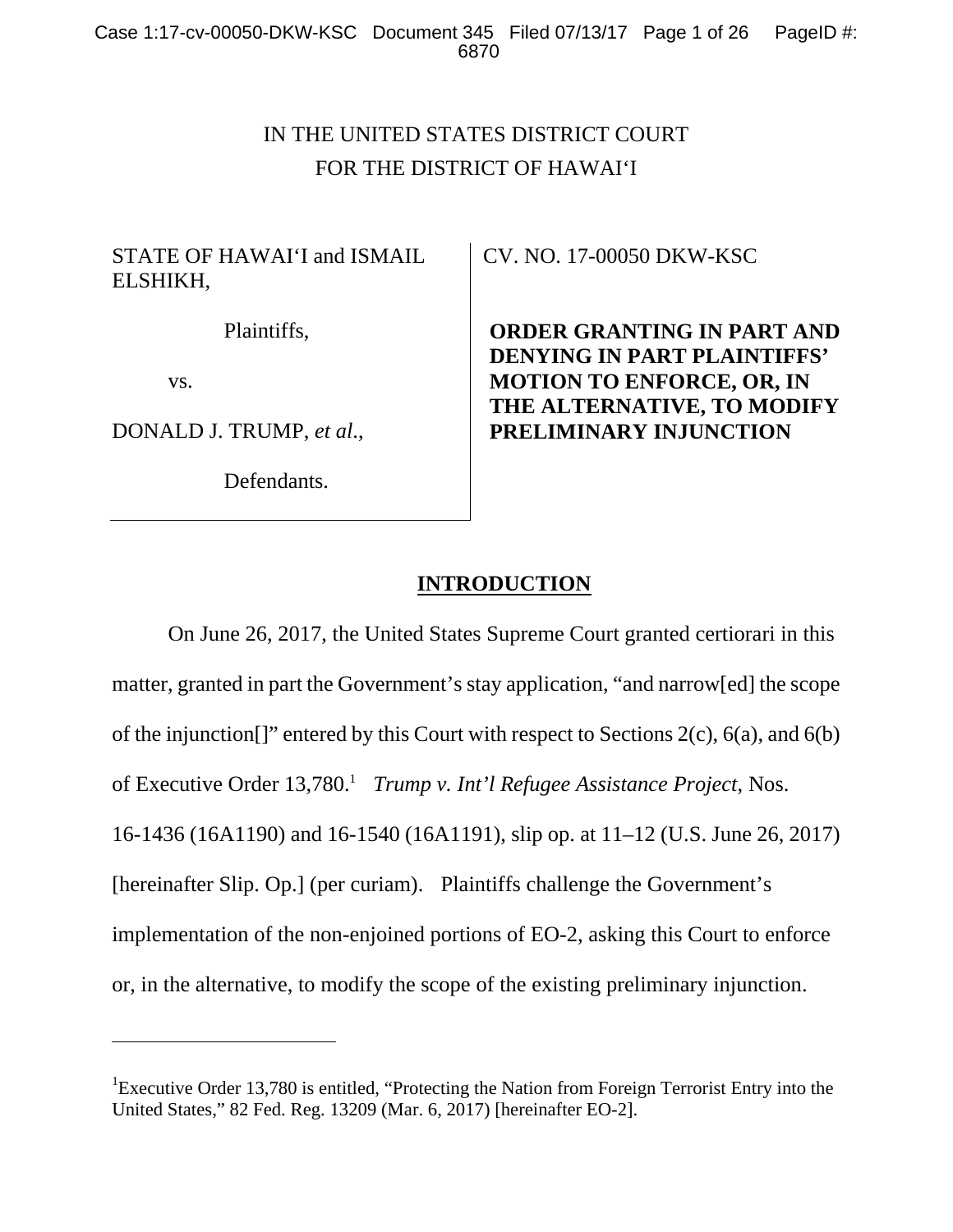*See* Pls.' Mot. to Enforce or, In the Alternative, to Modify Prelim. Inj., ECF No. 328 [hereinafter Motion].

 Upon careful consideration of the parties' expedited submissions, the Court concludes that on the record before it, Plaintiffs have met their burden of establishing that the requested injunctive relief is necessary to preserve the status quo pending appeal regarding the definition of "close familial relationship" employed by the Government with respect to Sections 2(c), 6(a) and 6(b) of EO-2. Plaintiffs have similarly met their burden with respect to refugees with a formal assurance, as it relates to the Government's implementation of Sections 6(a) and 6(b) of EO-2, and participants in the Lautenberg Program. Plaintiffs' Motion is accordingly GRANTED in these respects and DENIED to the extent other relief is sought, for the reasons detailed below.

### **BACKGROUND**

 The Court briefly recounts the factual and procedural background relevant to Plaintiffs' Motion.

## **I. Prior Proceedings**

### **A. This Court's March 29, 2017 Preliminary Injunction**

 On March 15, 2017, the Court temporarily enjoined Sections 2 and 6 of EO-2 nationwide ("TRO"). *See Hawaii v. Trump*, --- F. Supp. 3d ---, 2017 WL 1011673 (D. Haw. Mar. 15, 2017). Upon Plaintiffs' motion, full briefing, and a March 29,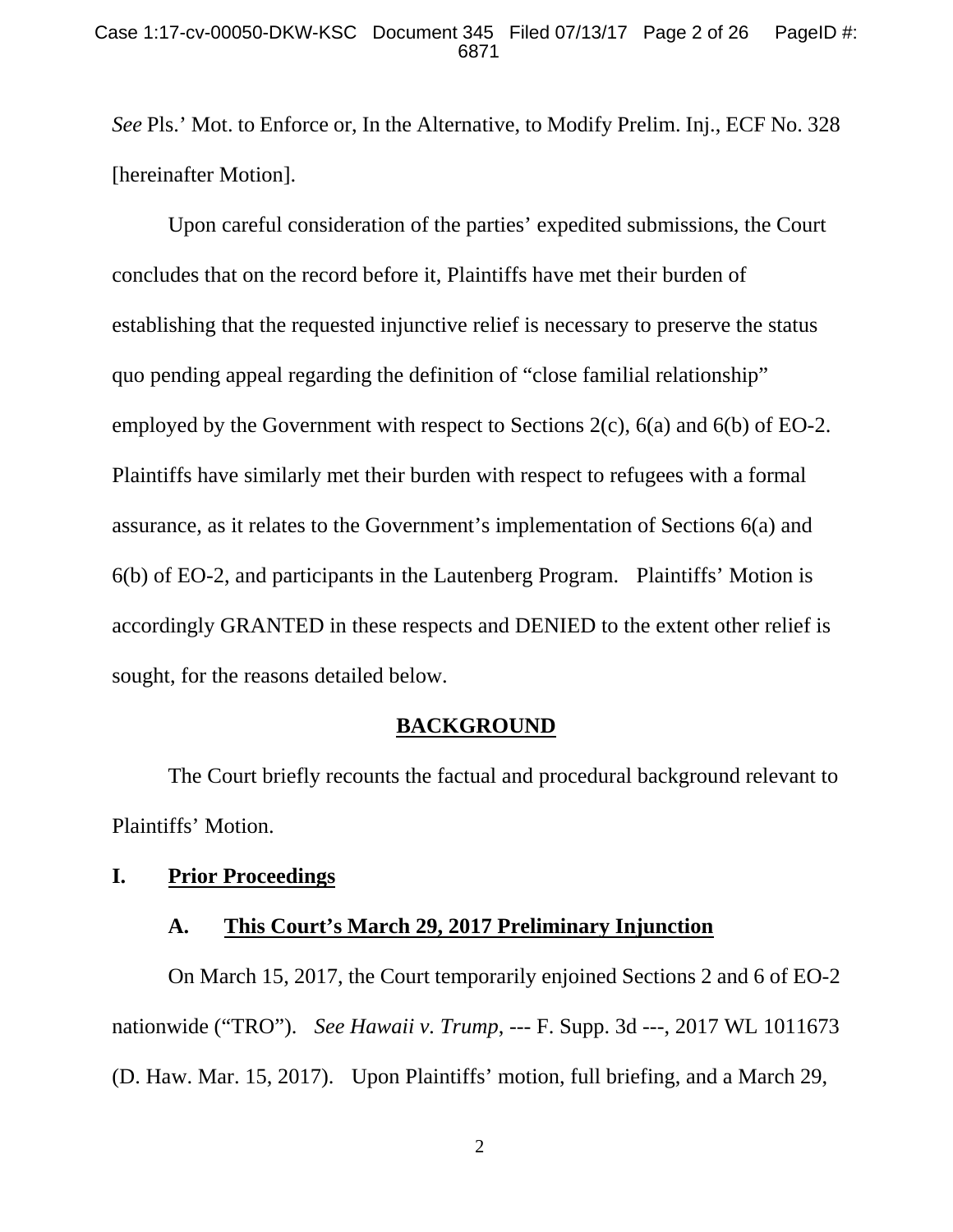2017 hearing, the Court converted the TRO into a preliminary injunction ("PI"). *Hawaii v. Trump*, --- F. Supp. 3d ---, 2017 WL 1167383 (D. Haw. Mar. 29, 2017). The Government appealed the Court's ruling on March 30, 2017. Notice of Appeal, ECF No. 271.

### **B. The Ninth Circuit's June 12, 2017 Opinion**

 The Ninth Circuit's June 12, 2017 *per curiam* opinion affirmed the injunction as to Section 2(c), suspending entry of nationals from the six designated countries for 90 days; Section 6(a), suspending the U.S. Refugee Admissions Program ("USRAP") for 120 days; and Section 6(b), capping the entry of refugees to 50,000 in fiscal year 2017. *Hawaii v. Trump*, --- F.3d ---, 2017 WL 2529640, at \*29 (9th Cir. June 12, 2017) (per curiam). The Ninth Circuit vacated the portions of the injunction that prevented the Government from conducting internal reviews, as otherwise directed in Sections 2 and 6, and the injunction to the extent that it ran against the President. *Id.*, 2017 WL 2529640, at \*29. The Ninth Circuit remanded to this Court with instructions to enter an amended injunction consistent with its opinion. This Court accordingly entered an amended injunction on June 19, 2017, upon issuance of the expedited mandate. Am. Prelim. Inj., *Hawaii v. Trump*, No. 1:17-cv-00050-DKW-KSC (D. Haw. June 19, 2017), ECF No. 291.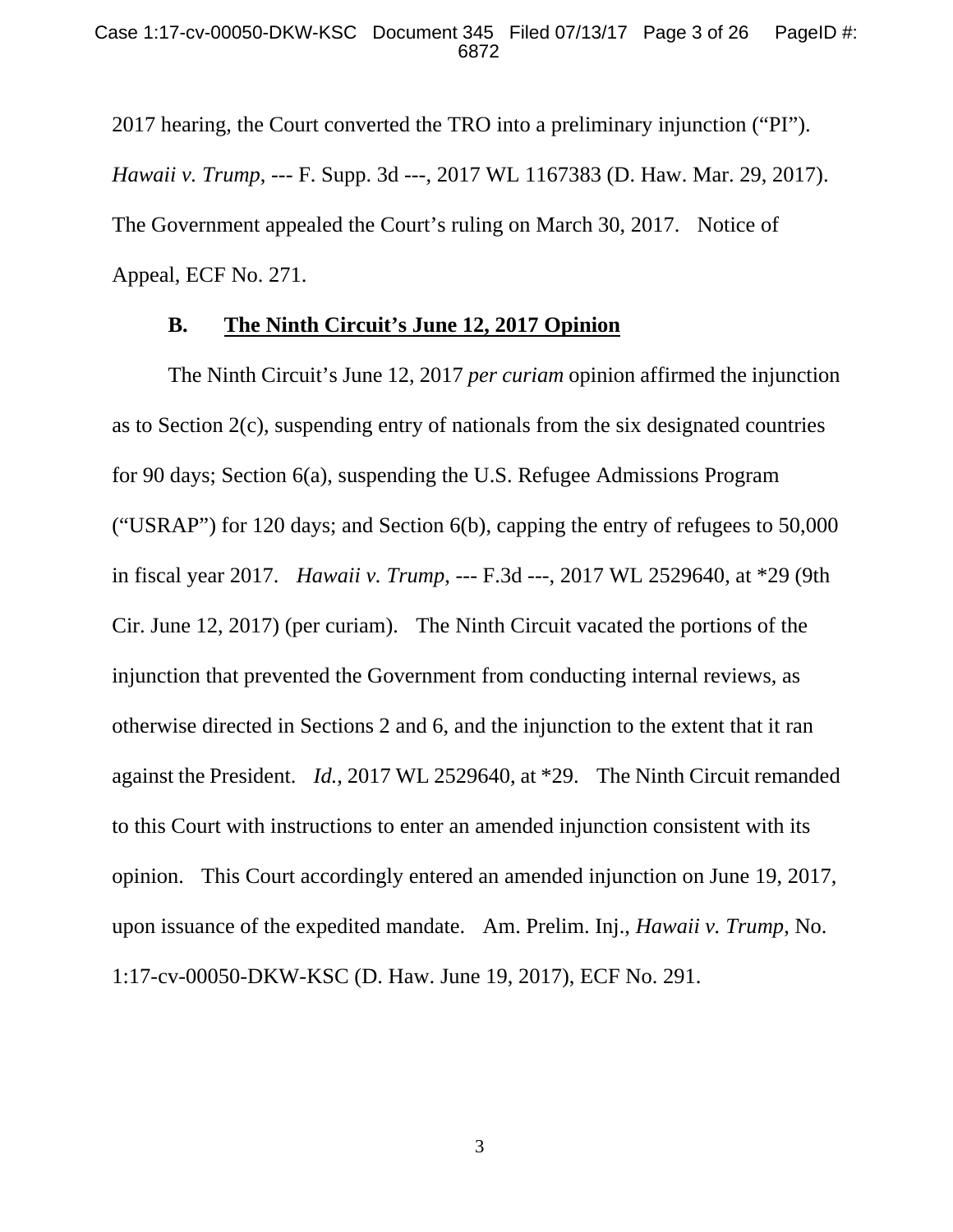## **II. The Supreme Court's June 26, 2017 Order**

 The Government petitioned for certiorari and filed an application to stay both the preliminary injunction entered in this case and the one entered by the District of Maryland in a case now consolidated on appeal. *Int'l Refugee Assistance Project v. Trump*, --- F. Supp. 3d ---, 2017 WL 1018235 (D. Md. Mar. 16, 2017) [hereinafter *IRAP*] (issuing preliminary injunction); *aff'd in part, vacated in part*, 857 F.3d 554 (4th Cir. May 25, 2017) (No. TDC-17-0361, D. Md.; renumbered No. 17-1351, 4th Cir.). On June 26, 2017, the Supreme Court granted certiorari in both cases. Slip Op. at 9. The Supreme Court also granted "the Government's applications to stay the injunctions, to the extent the injunctions prevent enforcement of  $\S2(c)$  with respect to foreign nationals who lack any bona fide relationship with a person or entity in the United States," Slip Op. at 11–12.

 More specifically, the Supreme Court stayed the preliminary injunctions relating to Section 2(c) in the following manner—

> The injunctions remain in place only with respect to parties similarly situated to Doe, Dr. Elshikh, and Hawaii. In practical terms, this means that  $\S2(c)$  may not be enforced against foreign nationals who have a credible claim of a bona fide relationship with a person or entity in the United States. All other foreign nationals are subject to the provisions of EO-2.

Slip Op. at 12. The Supreme Court explained that the facts in this case and in *IRAP* "illustrate the sort of relationship that qualifies"—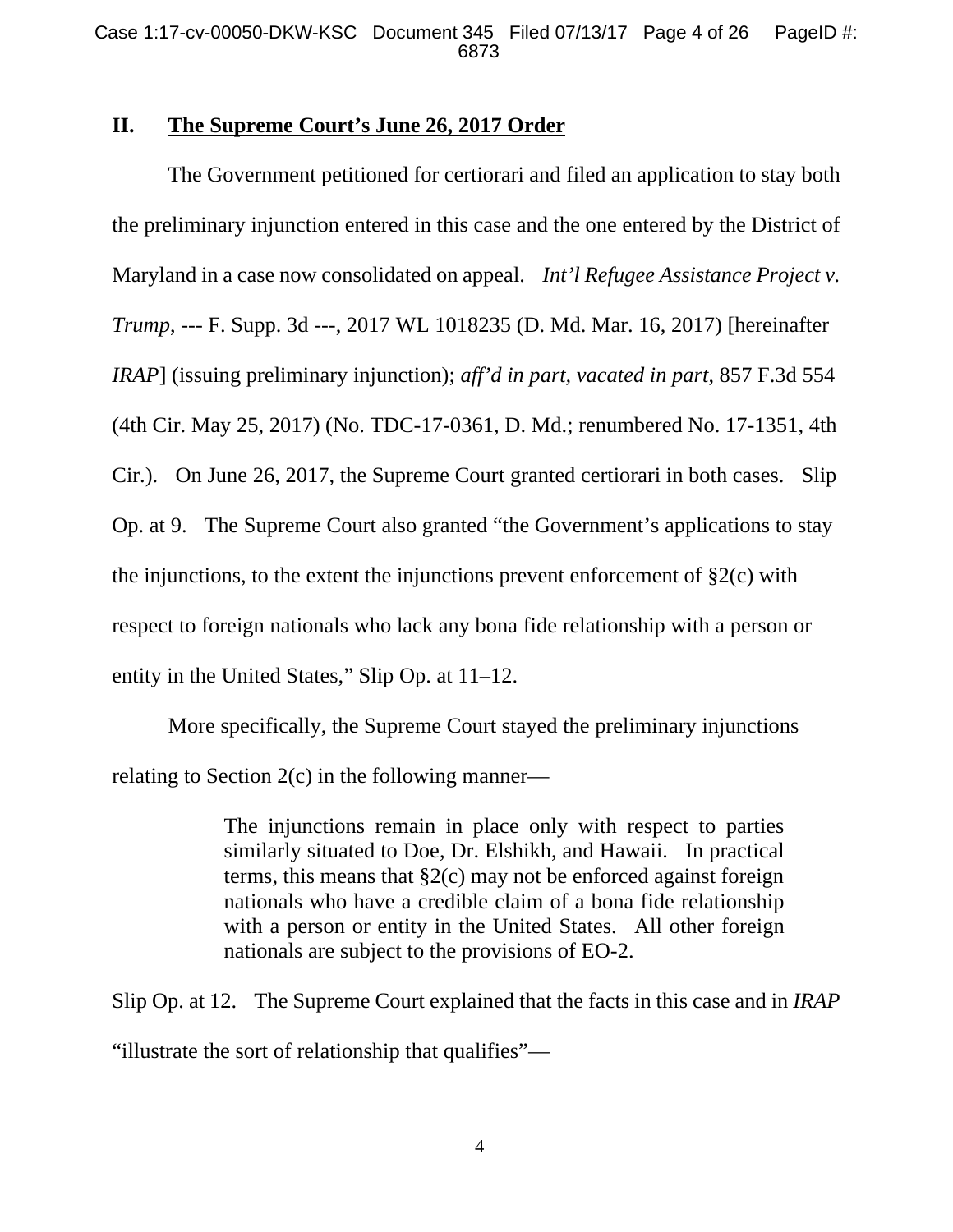For individuals, a close familial relationship is required. A foreign national who wishes to enter the United States to live with or visit a family member, like Doe's wife or Dr. Elshikh's mother-in-law, clearly has such a relationship. As for entities, the relationship must be formal, documented, and formed in the ordinary course, rather than for the purpose of evading EO-2. The students from the designated countries who have been admitted to the University of Hawaii have such a relationship with an American entity. So too would a worker who accepted an offer of employment from an American company or a lecturer invited to address an American audience. Not so someone who enters into a relationship simply to avoid §2(c): For example, a nonprofit group devoted to immigration issues may not contact foreign nationals from the designated countries, add them to client lists, and then secure their entry by claiming injury from their exclusion.

Slip Op. at 12.

With respect to the enjoined portions of Section 6 relating to refugee

admissions and the refugee cap, the Supreme Court reasoned that the "equitable

balance struck [with respect to Section 2(c)] applies in this context as well." Slip

Op. at 13. It held—

An American individual or entity that has a bona fide relationship with a particular person seeking to enter the country as a refugee can legitimately claim concrete hardship if that person is excluded. As to these individuals and entities, we do not disturb the injunction. But when it comes to refugees who lack any such connection to the United States, for the reasons we have set out, the balance tips in favor of the Government's compelling need to provide for the Nation's security.

The Government's application to stay the injunction with respect to §§6(a) and (b) is accordingly granted in part. Section 6(a) may not be enforced against an individual seeking admission as a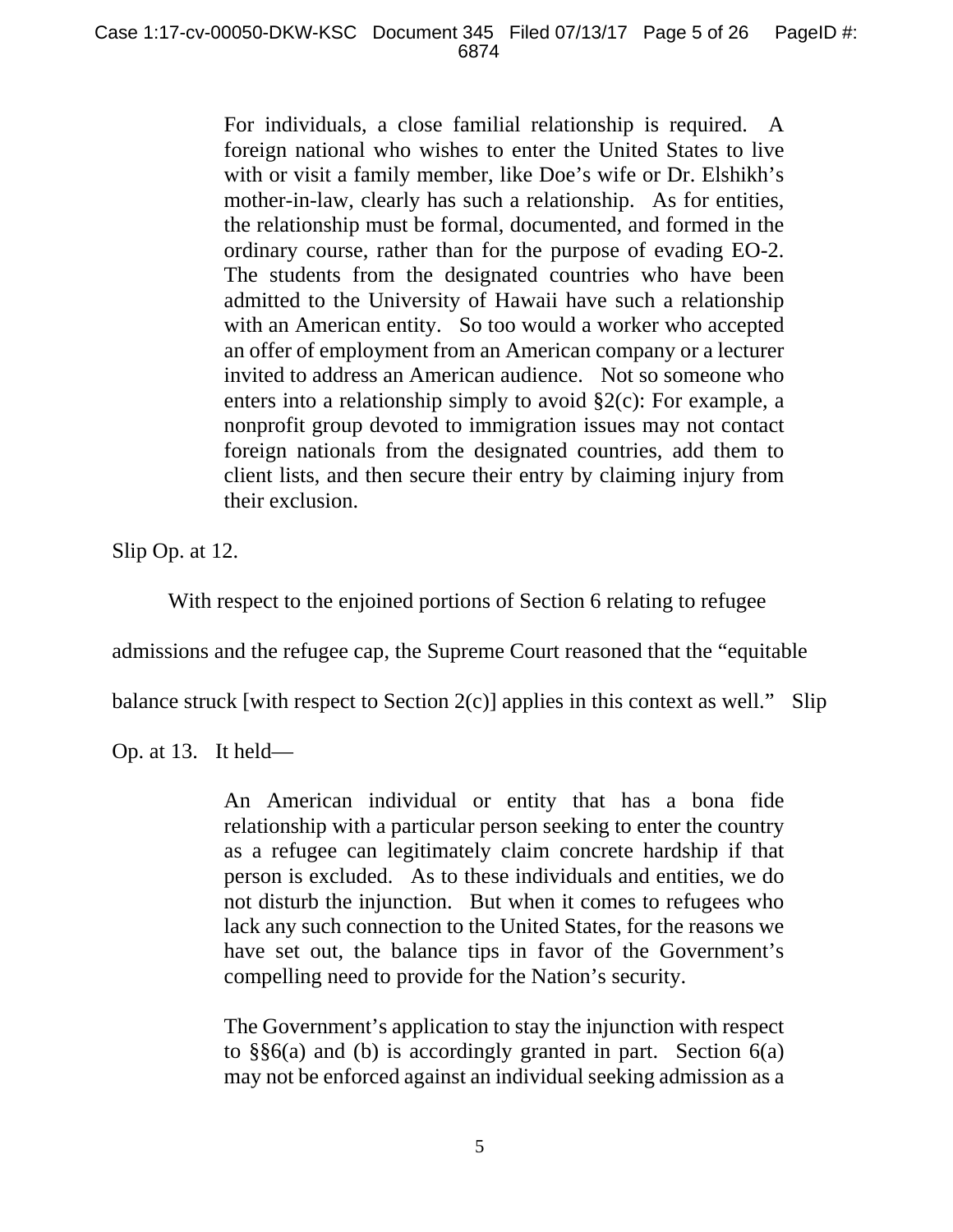refugee who can credibly claim a bona fide relationship with a person or entity in the United States. Nor may §6(b); that is, such a person may not be excluded pursuant to §6(b), even if the 50,000-person cap has been reached or exceeded.

*Id*. (internal citations omitted).

 $\overline{a}$ 

# **III. Plaintiffs' Challenge To The Government's Implementation Of EO-2**

 The Government began enforcing the non-enjoined portions of EO-2 on June 29, 2017 at 8:00 p.m. EDT. In doing so, the Government published guidance to its agencies on the implementation and enforcement of EO-2, guidance that has been amended, and which the Government has indicated will be amended again, as circumstances warrant. *See* Katyal Decl., Exs. A–C, & F, ECF Nos. 329-1, 329-2, 329-3, & 329-6.

 The Government's guidance defines "close familial relationship" as including a parent, parent-in-law, spouse, fiancé, child, adult son or daughter, son-in-law, daughter-in-law, sibling (whether whole or half), and step relationships. These relationships are exempt from EO-2. The Government's definition does not include grandparents, grandchildren, aunts, uncles, nieces, nephews, cousins, brothers-in-law and sisters-in-law.<sup>2</sup> Plaintiffs challenge the Government's narrower construction.

<sup>&</sup>lt;sup>2</sup>The Government's first official guidance published on June 29, 2017, before enforcement of Sections 2(c), 6(a), and 6(b), indicated that fiances would not be considered to be close family members for purposes of applying the Supreme Court's decision. That guidance was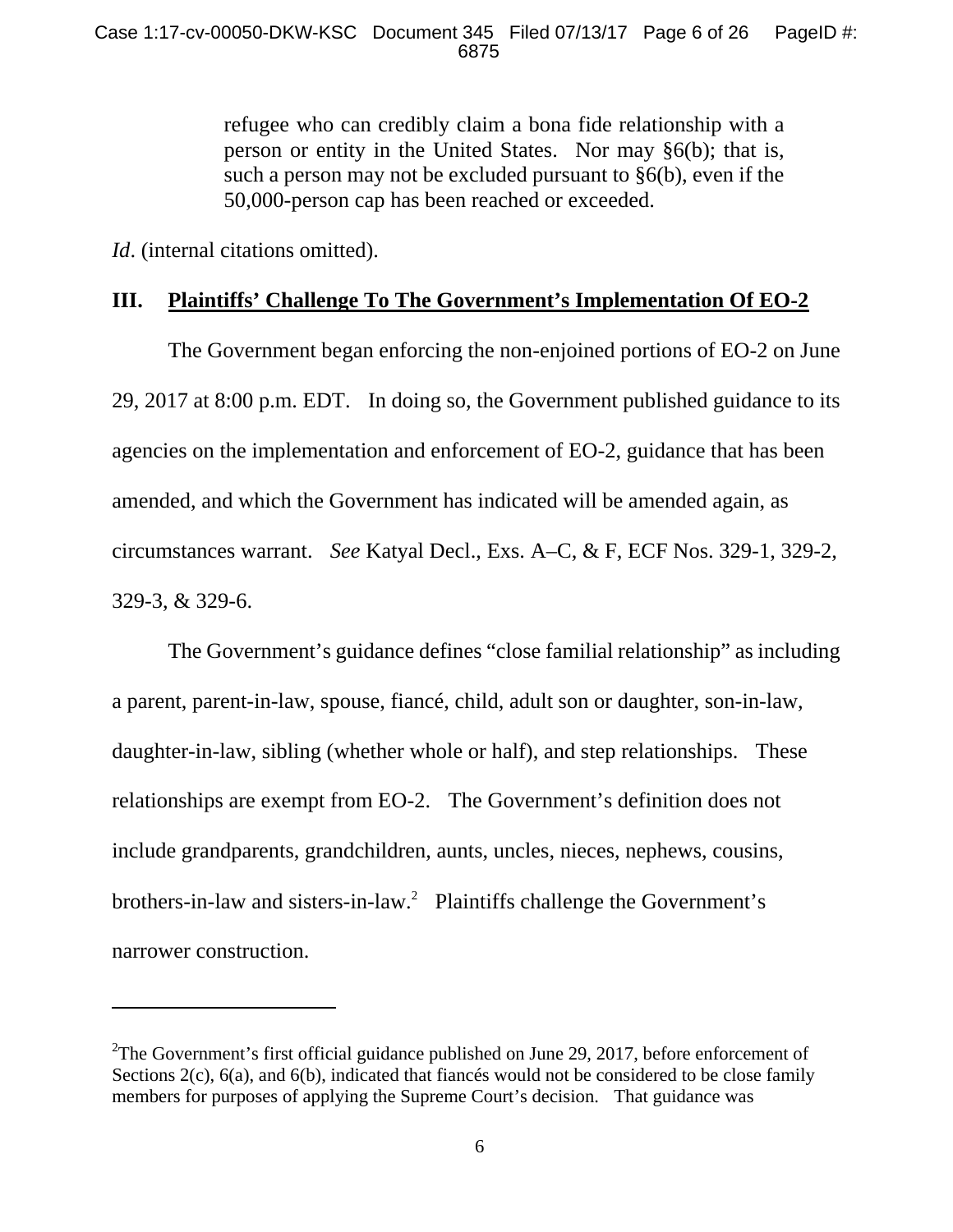#### Case 1:17-cv-00050-DKW-KSC Document 345 Filed 07/13/17 Page 7 of 26 PageID #: 6876

 With respect to refugee program guidance, the Government instructed agencies that, "[t]he fact that a resettlement agency in the United States has provided a formal assurance for a refugee seeking admission . . . is not sufficient in and of itself to establish a qualifying relationship for that refugee with an entity in the United States." Katyal Decl., Ex. B, Dep't of State, *untitled guidance document* (received by Pls. June 29, 2017), ECF No. 329-2. The Government also initially indicated that it had not determined whether refugees with a "bona fide relationship with a person or entity in the United States" would be permitted to travel after July 6, 2017, and would issue further guidance. *See id.* Updated guidance from the State Department instructs its private voluntary agency partners that "[n]o new [advanced booking notifications ('ABNs')] for travel for cases with or without the required bona fide relationship to a person or entity in the United States may be requested at this time. We hope to allow new ABNs for such cases to resume in the very near future, once we clarify verification procedures." Katyal Decl., Ex. F, E-mail from Lawrence E. Bartlett, Dir., Office of Admissions, Bureau of Population, Refugees, & Migration, to Voluntary Agencies (July 3, 2017, 16:30 EDT), ECF No. 329-6. Plaintiffs contest this guidance, principally asserting that refugees with a formal

-

subsequently updated to include fiancés. *See* Katyal Decl., Ex. C, Dep't of State, *Exec. Order on Visas*, at 3 (June 29, 2017), ECF No. 329-3, *available at*  https://travel.state.gov/content/travel/en/news/important-annoucement.html.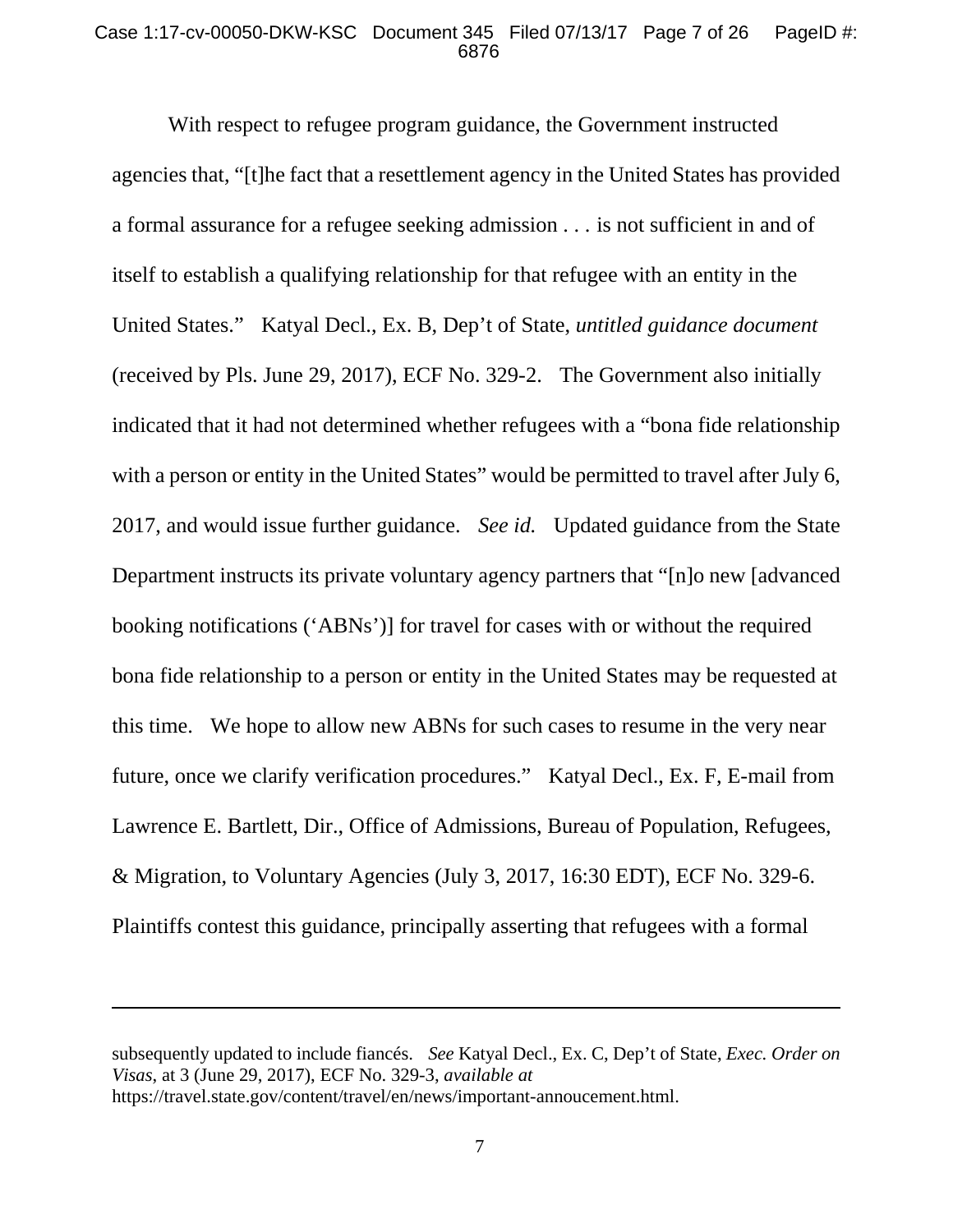assurance can credibly claim a bona fide relationship with a refugee resettlement agency.

 Plaintiffs additionally request that the Court recognize that certain client relationships with legal services organizations are protected by this Court's injunction, and that the participants in three specific refugee programs are categorically exempt from EO-2: "U.S.-affiliated Iraqis" at risk of persecution because of their contributions to the United States' combat mission in Iraq; participants in the Central American Minors Program; and participants in the Lautenberg Program, each of which, Plaintiffs argue, requires participants to have close family ties with the United States, a relationship with a "designated resettlement agency," or both. Plaintiffs ask the Court to issue an order either enforcing or modifying its amended preliminary injunction to reflect the scope of relief requested in the Motion.<sup>3</sup>

-

<sup>&</sup>lt;sup>3</sup>Plaintiffs request that the Court issue an order enforcing or modifying its preliminary injunction to reflect that

<sup>(1)</sup> the injunction bars the Government from implementing the Executive Order against grandparents, grandchildren, brothers-in-law, sisters-in-law, aunts, uncles, nieces, nephews, and cousins of persons in the United States; (2) the injunction prohibits the Government from applying sections 6(a) and 6(b) to exclude refugees who: (i) have a formal assurance from a resettlement agency within the United States (ii) have a bona fide client relationship with a U.S. legal services organization; or (iii) are in the U.S. Refugee Admissions Program ("USRAP") through the Iraqi Direct Access Program for "U.S.-affiliated Iraqis," the Central American Minors Program, or the Lautenberg Program; (3) the injunction bars defendants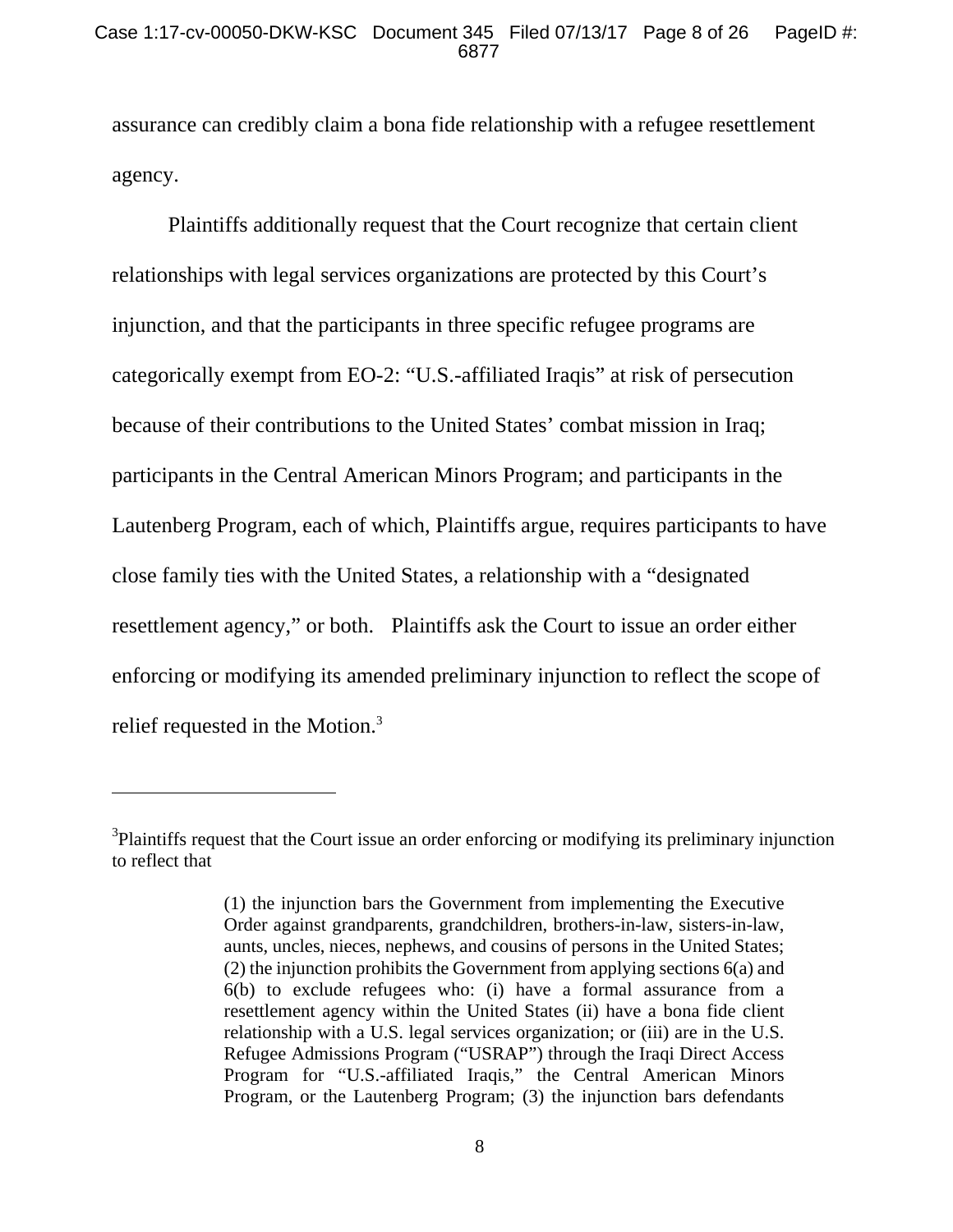### **DISCUSSION**

# **I. Legal Standard**

 Federal Rule of Civil Procedure 62(c) allows this Court to issue further orders with respect to an injunction it issued, notwithstanding appeal, in order to preserve the status quo or ensure compliance with its earlier orders. *See Nat. Res. Def. Council, Inc. v. Sw. Marine Inc.,* 242 F.3d 1163, 1166 (9th Cir. 2001).<sup>4</sup> Pursuant to Rule 62(c), "[t]he court may modify or broaden the scope of its injunction under its continuing duty to supervise the relief granted if it is informed of new facts that require additional supervisory action."5 *Nat'l Grange of the Order of Patrons of* 

> from suspending any part of the refugee admission process, including any part of the "Advanced Booking" process, for individuals with a bona fide relationship with a U.S. person or entity; and (4) the preliminary injunction prohibits the Government from applying a presumption that an applicant lacks "a bona fide relationship with a person or entity in the United States."

#### Mot. 1–2.

 $\overline{a}$ 

5 *See also Toussaint v. McCarthy*, 801 F.2d 1080, 1090 (9th Cir. 1986) ("A change in the law may constitute a changing circumstance requiring the modification of an injunction. An intervening judicial opinion may require modification of an injunction."), *overruled in part on other grounds by Sandin v. Conner*, 515 U.S. 472 (1995).

<sup>4</sup> *See also Hoffman for & on Behalf of N.L.R.B. v. Beer Drivers & Salesmen's Local Union No. 888*, 536 F.2d 1268, 1276 (9th Cir. 1976) (addressing situations in which a district court "has a continuing duty to maintain a status quo" and stating, "[w]e believe the rule should be, and we so hold that, in the kinds of cases where the court supervises a continuing course of conduct and where as new facts develop additional supervisory action by the court is required, an appeal from the supervisory order does not divest the district court of jurisdiction to continue its supervision, even though in the course of that supervision the court acts upon or modifies the order from which the appeal is taken"). The current status quo pending appeal is the preliminary injunction which enjoins defendants from enforcing portions of EO-2, as modified by the Supreme Court's June 26, 2017 order.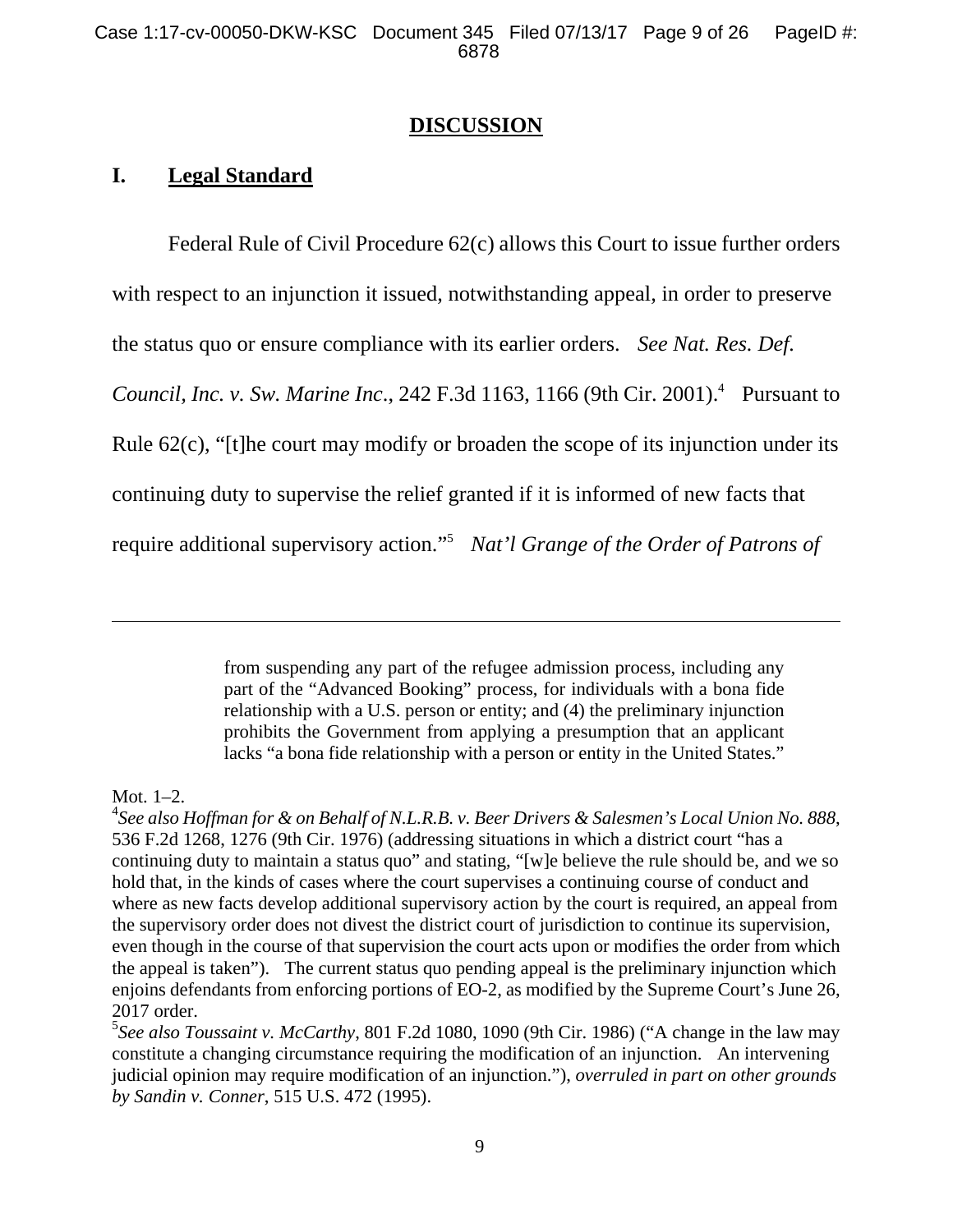*Husbandry v. Cal. State Grange*, 182 F. Supp. 3d 1065, 1074 (E.D. Cal. 2016) (citing, *inter alia*, *Sys. Fed'n No. 91 v. Wright*, 364 U.S. 642, 647–48 (1961) (holding that a district court has "wide discretion" to modify an injunction based on changed circumstances or new facts); *A & M Records, Inc. v. Napster, Inc.*, 284 F.3d 1091, 1098–99 (9th Cir. 2002) (modification of injunction during pendency of appeal was proper to clarify the injunction and supervise compliance in light of new  $facts)$ ).<sup>6</sup>

 This Court is guided by the Supreme Court's instruction that "[c]rafting a preliminary injunction is an exercise of discretion and judgment, often dependent as much on the equities of a given case as the substance of the legal issues it presents." Slip. Op. at 9 (citations omitted).

 $\overline{a}$ 

<sup>&</sup>lt;sup>6</sup>Plaintiffs initially moved this Court to clarify the scope of the injunction, in light of the Supreme Court's June 26, 2017 modification (ECF. No. 293), a motion which the Court denied without reaching the merits. *See Hawaii v. Trump*, --- F. Supp. 3d ----, 2017 WL 2882696 (D. Haw. July 6, 2017). On July 7, 2017, the Ninth Circuit dismissed Plaintiffs' appeal of that decision and denied as moot their motion for an injunction pending appeal. *See Hawaii v. Trump*, No. 17-16366, slip op. at 3 (9th Cir. July 7, 2017), ECF No. 3. The Ninth Circuit explained that although this Court does "not have authority to *clarify* an order of the Supreme Court, it does possess the ability to interpret and enforce the Supreme Court's order, as well as the authority to enjoin against, for example, a party's violation of the Supreme Court's order placing effective limitations on the scope of the district court's preliminary injunction." *Id.* Because Plaintiffs now seek such injunctive relief, the Court reaches the merits of their request, consistent with the Ninth Circuit's guidance. *See id.* ("Plaintiff's motion before the district court was clear: it sought clarification of the Supreme Court's June 26 order, not injunctive relief. Because the district court was not asked to grant injunctive relief or to modify the injunction, we do no fault it for not doing so.").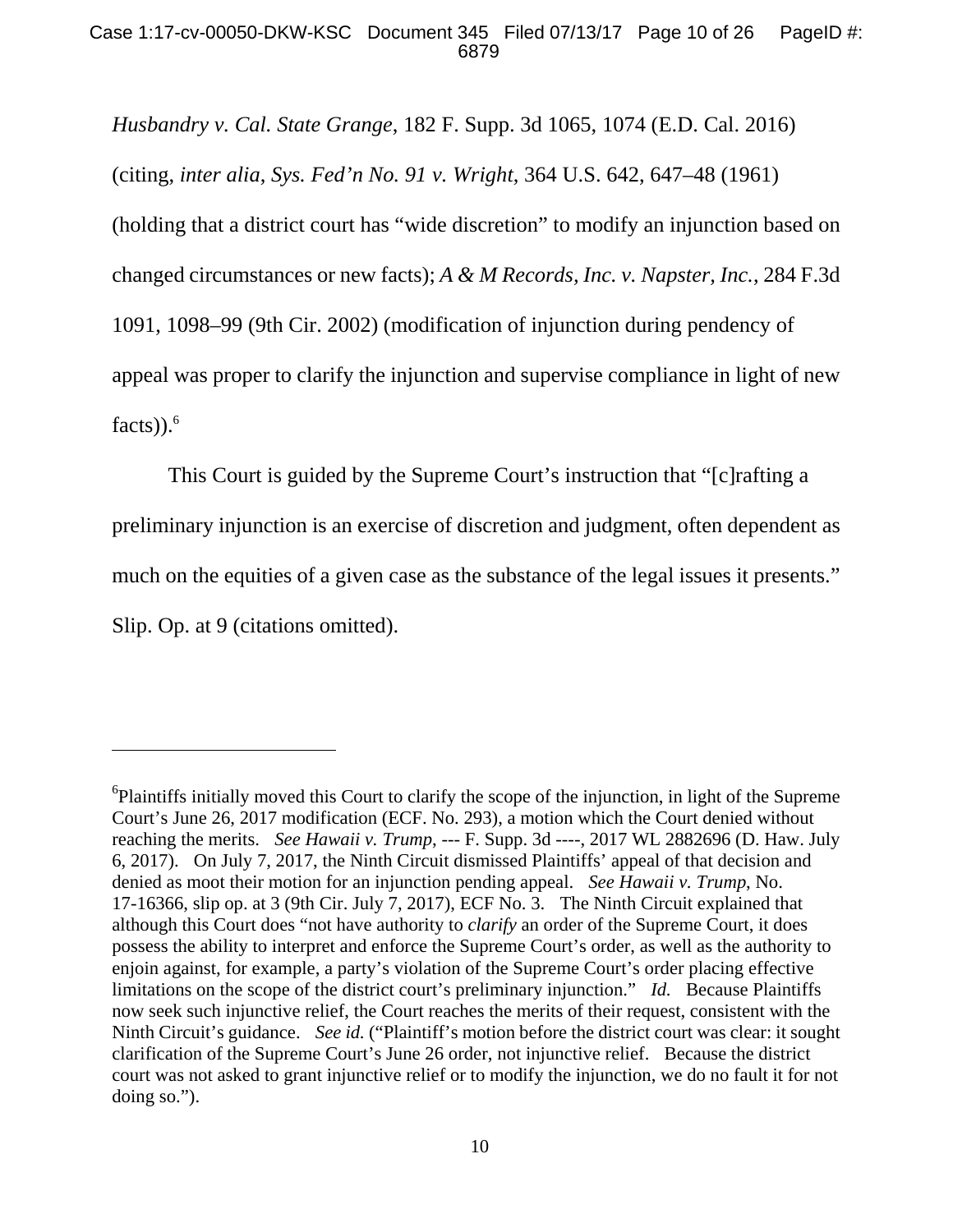With this framework in mind, the Court turns to Plaintiffs' specific requests for injunctive relief.

# **II. The Government's Implementation Of The Supreme Court's "Close Familial Relationship" Standard Is Unduly Restrictive**

 Plaintiffs request that the Court enjoin the Government from implementing EO-2 against grandparents, grandchildren, brothers-in-law, sisters-in-law, aunts, uncles, nieces, nephews, and cousins of persons in the United States. The Supreme Court held that foreign nationals who claim a bona fide relationship with a person in the United States must have a "close familial relationship" in order to be excluded from the effects of EO-2, but the Supreme Court did not comprehensively define that phrase. Slip Op. at 12. The Government, in an effort to provide consular officials and agencies with the necessary guidance to implement the standard in a very short window of time, created a list of family relations it claims satisfies the standard. The Government's list includes only parents, parents-in-law, spouses, fiancés, children, adult sons or daughters, sons-in-law, daughters-in-law, siblings (whether whole or half), and step relationships, principally in reliance on certain provisions within the Immigration and Nationality Act ("INA"), 8 U.S.C. §§ 1101 *et seq*.,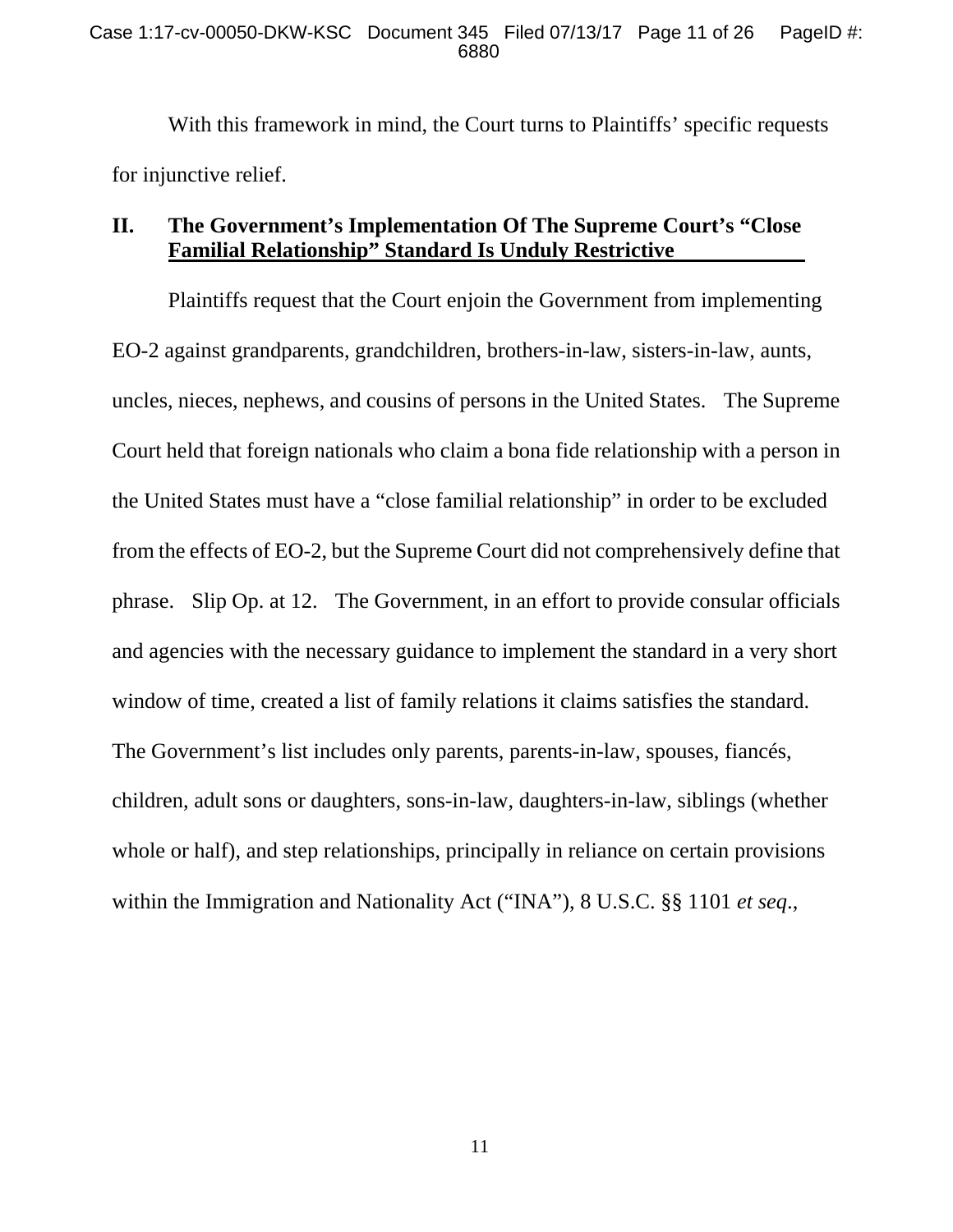applicable to family-based immigrant visas. *See, e.g.*, 8 U.S.C. §§ 1101(b)(1)–(2);  $1151(b)(2)$ ;  $1153(a)$ ;  $1184(d)$ .<sup>7</sup>

 In its June 26, 2017 decision, the Supreme Court identified illustrative, but not exhaustive, examples of "close familial relationships." A spouse and a mother-in-law "clearly" qualify, but which other relationships meet this standard is less clear. *See* Slip Op. at 12. What is clear from the Supreme Court's decision is that this Court's analysis is to be guided by consideration of whether foreign nationals have a requisite "connection" or "tie" to this country. *See* Slip Op. at 11 (holding that the injunction is not to be enforced against foreign nationals with "no connection to the United States at all," those who "lack[] any connection to this country," and "when there is no tie between the foreign national and the United States."). Put another way, context matters. And when appropriately considered in the context of the June 26 order, the Government's narrowly defined list finds no support in the careful language of the Supreme Court or even in the immigration statutes on which the Government relies.

 First, the Government's utilization of the specific, family-based visa provisions of the INA identified above constitutes cherry-picking and resulted in a

-

 $7$ The Government contends that, to the extent it also relies on INA provisions that govern the "allocation of a numerically-limited number of visas . . . [,] all of these provisions draw lines in the context of determining which familial relationships are close enough to petition for a visa under the INA. That is exactly the type of line-drawing that the Supreme Court's opinion requires." Mem. in Opp'n 5 n.2 (citation omitted).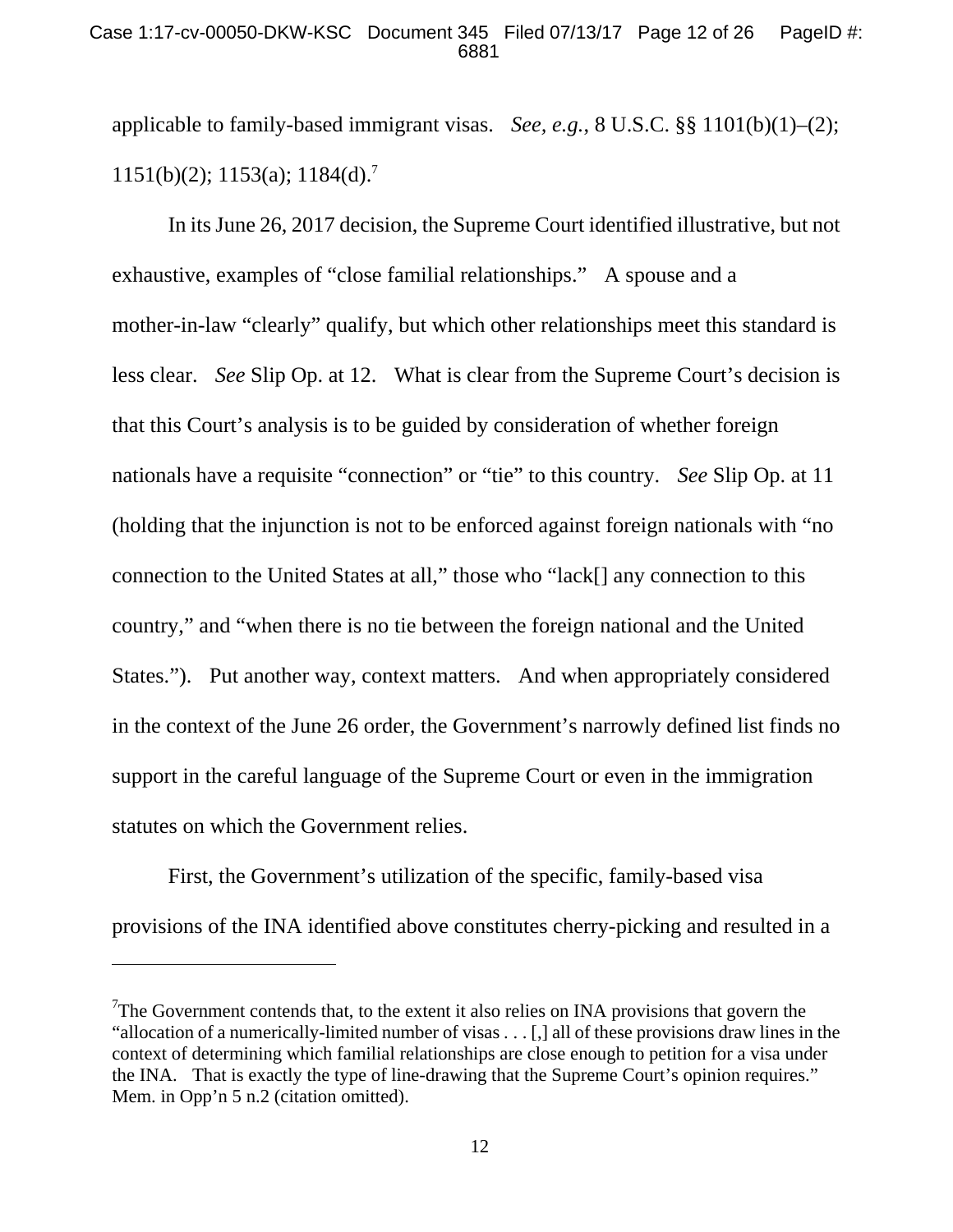predetermined and unduly restrictive reading of "close familial relationship." Other, equally relevant federal immigration statutes define a close family in a much broader manner. *See, e.g.*, *Reno v. Flores*, 507 U.S. 292, 297, 310 (1993) (including "aunts, uncles, [and] grandparents" as among "close blood relatives") (quoting 8 C.F.R. § 242.24 (1992), recodified at 8 C.F.R. § 236.3(b)(1)(iii)); *see also* Fam. Sponsor Immigration Act of 2002, Pub. L. 107-150, § 2(a) (entitled "Permitting Substitution of Alternative Close Family Sponsor In Case of Death of Petitioner," and amending 8 U.S.C. § 1183a(f) to allow sisters-in-law, brothers-in-law, grandparents, and grandchildren to sponsor aliens for admission).<sup>8</sup>

 Second, Defendants point to nothing in the Supreme Court's order that supports their truncated reading. In fact, the Supreme Court specifically included a mother-in-law within its definition of "close family" despite the exclusion of mothers-in-law from the statutes relied upon by the Government in crafting its guidance. The Supreme Court was clear that EO-2 may not be enforced against Dr. Elshikh's mother-in-law, not because she is merely the mother of his wife, but because she "clearly has such a [close familial] relationship" with Dr. Elshikh

 $\overline{a}$ 

 ${}^{8}$ Plaintiffs additionally identify other immigration laws that enable an individual to seek admission on behalf of "[g]randchild(ren)" and "[n]iece[s] or nephew[s]," 81 Fed. Reg. 92,266, 92,280 (Dec. 19, 2016); to apply for asylum if a "grandparent, grandchild, aunt, uncle, niece, or nephew" resides in the United States, 69 Fed. Reg. 69,480, 69,488 (Nov. 29, 2004); to apply for naturalization on behalf of a grandchild, 8 U.S.C. § 1433(a); and to qualify as a special immigrant if he is the "grandparent" of a person in the United States, *see* USA PATRIOT Act of 2001, Pub. L. No. 107-56, § 421(b)(3) (2001).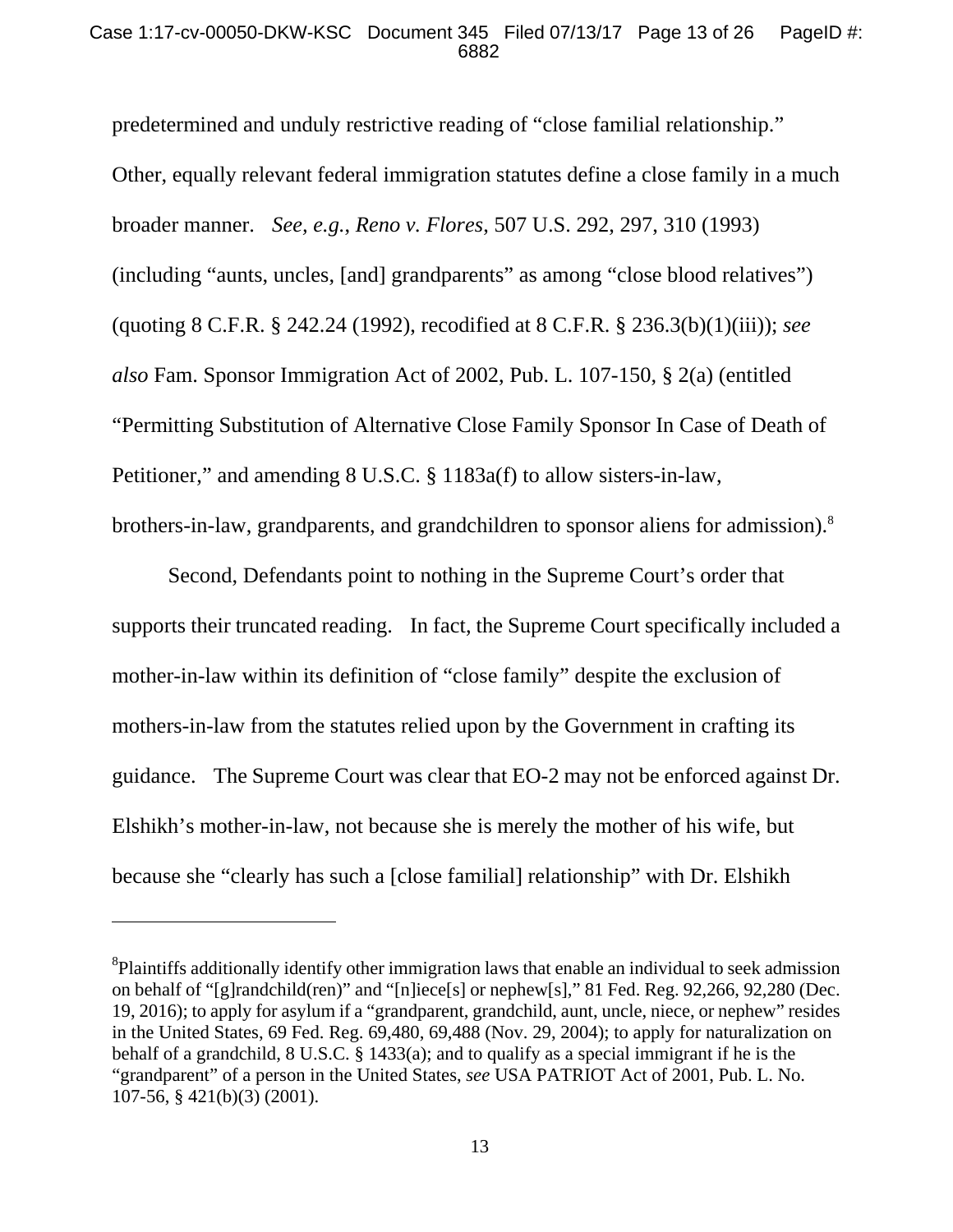himself. Slip. Op. at 12. Had the Supreme Court intended to protect only immediate family members and parents-in-law, surely it could have said so. It did not.

 Indeed, Supreme Court case law drawn from other contexts supports a broader definition of "close familial relationship" than that urged by the Government. *See, e.g.*, *Moore v. City of E. Cleveland*, 431 U.S. 494, 503–04 (1977) (holding that the invalidation of a local housing ordinance was warranted, in part, because the "tradition of uncles, aunts, cousins, and especially grandparents sharing a household with parents and children has roots equally venerable and equally deserving of constitutional recognition"); *Troxel v. Granville*, 530 U.S. 57, 63–65 (2000) (plurality opinion) ("[D]emographic changes of the past century make it difficult to speak of an average American family. The composition of families varies greatly from household to household. . . . In many cases, grandparents play an important role." $)$ .

 In sum, the Government's definition of "close familial relationship" is not only not compelled by the Supreme Court's June 26 decision, but contradicts it.

l

<sup>9</sup> *See also Caldwell v. Brown*, No. C09-1332RSL, 2010 WL 3501839, at \*2 (W.D. Wash. Sept. 3, 2010) ("[T]he grandparent-grandchild relationship is entitled to respect and some level of recognition in our society. As the United States Supreme Court has recognized, grandparents often play an 'important role' in the lives of their grandchildren. . . . The question is not whether grandparents are important members of the American family: they are." (quoting *Troxel*, 530 U.S. at 64)).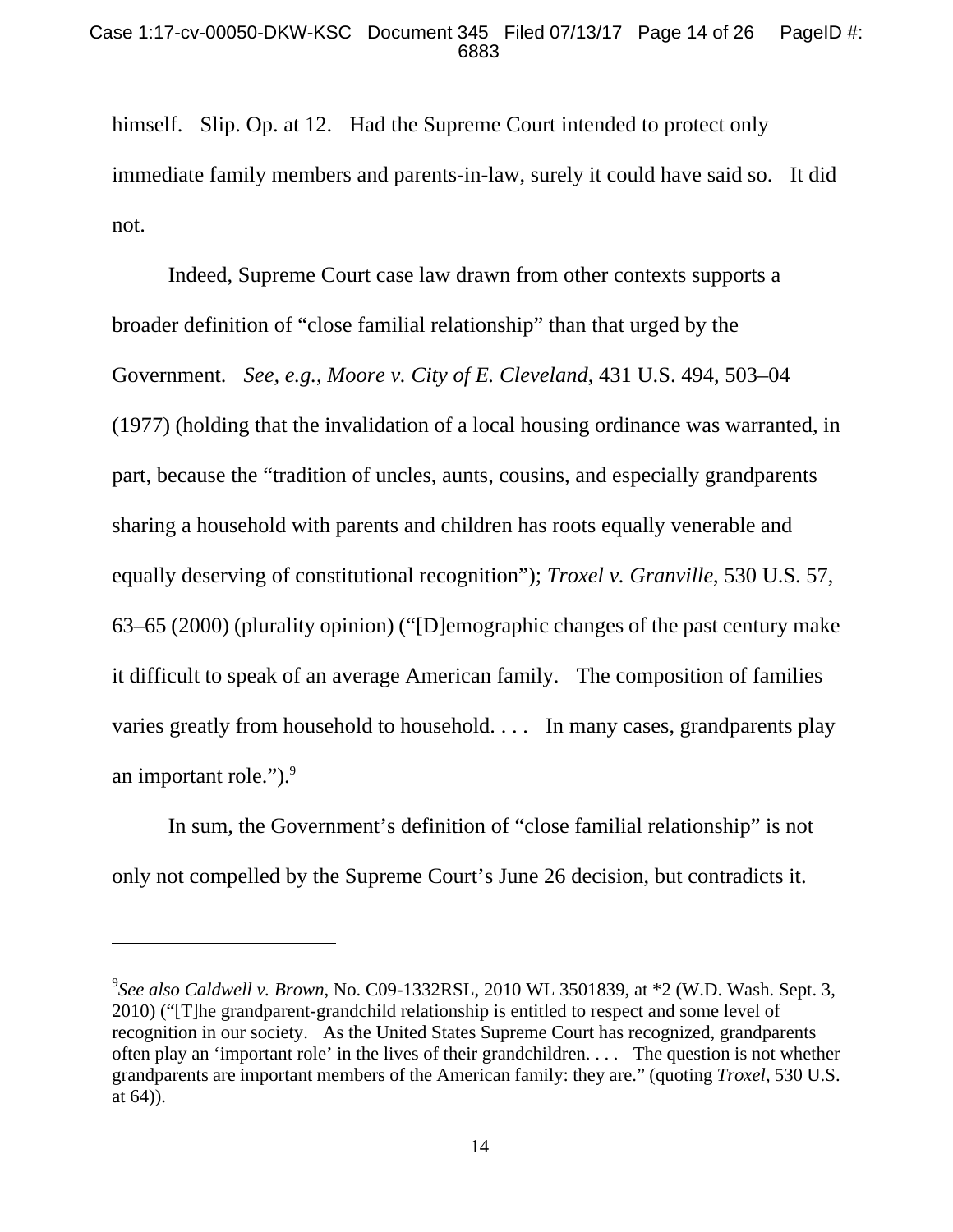#### Case 1:17-cv-00050-DKW-KSC Document 345 Filed 07/13/17 Page 15 of 26 PageID #: 6884

Equally problematic, the Government's definition represents the antithesis of common sense. Common sense, for instance, dictates that close family members be defined to include grandparents. Indeed, grandparents are the *epitome* of close family members. The Government's definition excludes them. That simply cannot be. *See generally Klayman v. Obama*, 142 F. Supp. 3d 172, 188 (D.D.C. 2015) (noting that courts should not "abandon all common sense" when considering injunctive relief). $10$ 

 In light of the careful balancing of the hardships and the equitable considerations mandated by the Supreme Court, the Court finds that Plaintiffs have met their burden of establishing that the specific requested injunctive relief related to EO-2 is necessary to preserve the status quo pending appeal. Plaintiffs' Motion is accordingly granted with respect to this issue, and the Court will modify the injunction in the manner requested.

# **III. The Government May Not Exclude Refugees With A Credible Claim Of A Bona Fide Relationship With A Person Or Entity In The United States**

 Plaintiffs ask the Court to modify the injunction with respect to Sections 6(a) and 6(b) in several respects, each of which is addressed in turn.

 $\overline{a}$ 

 $10$ <sup>10</sup>Although the Government contends that its "reasonable construction" is entitled to deference (*see* Mem. in Opp'n 9), it offers no authority in support of that proposition.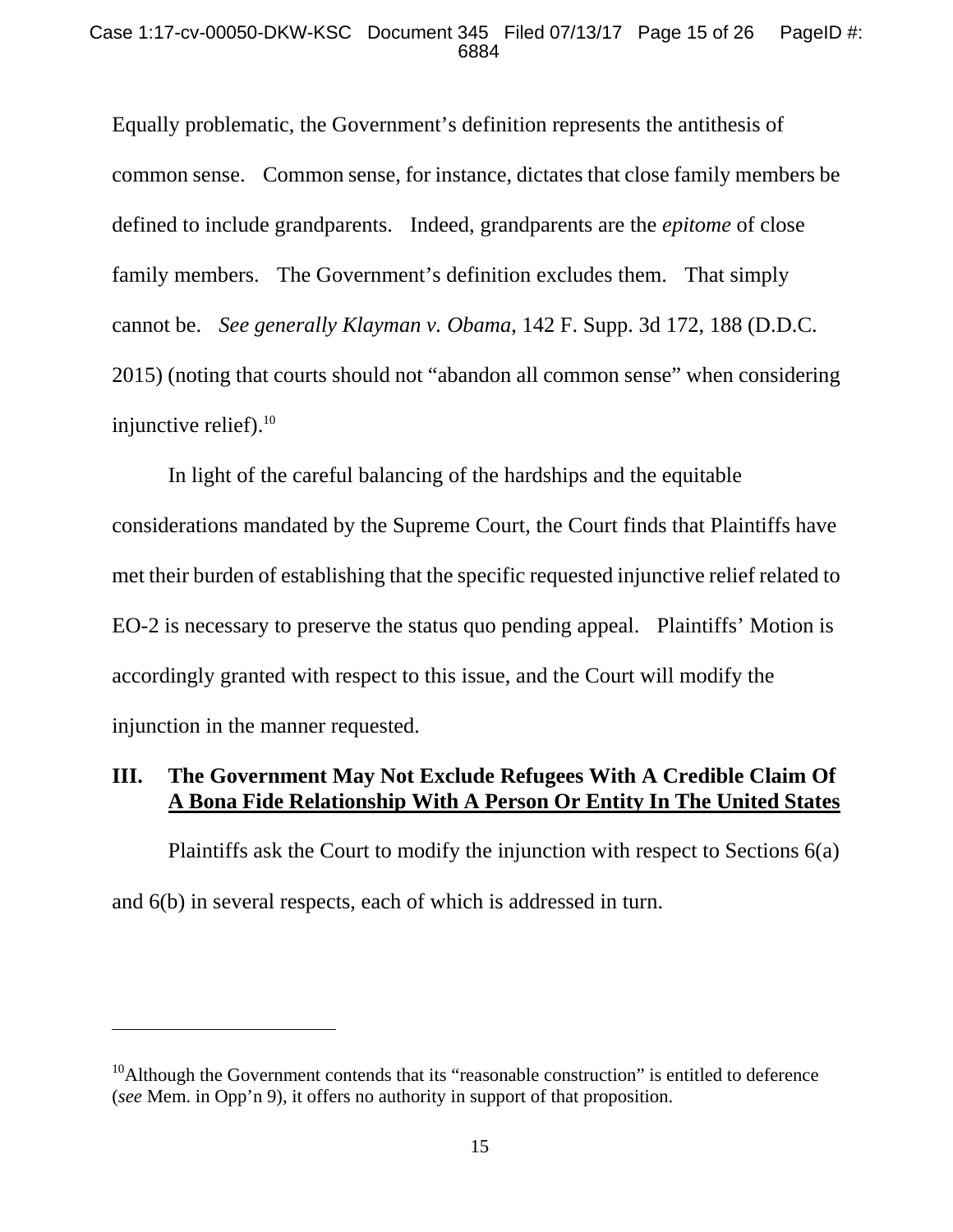# **A. The Government May Not Exclude Refugees Covered By a Formal Assurance Between The Government And A United States Refugee Resettlement Agency**

 Plaintiffs seek to prevent the Government from implementing agency guidance that "[t]he fact that a resettlement agency in the United States has provided a formal assurance for a refugee seeking admission . . . is not sufficient in and of itself to establish a qualifying relationship for the refugee with an entity in the United States." Katyal Decl., Ex. B, Dep't of State, *untitled guidance document* (received by Pls. June 29, 2017), ECF No. 329-1. Plaintiffs insist that a formal assurance issued by a resettlement agency satisfies the Supreme Court's bona fide relationship requirement due to the formal nature of the agreement and the extensive obligations it triggers on the part of the voluntary agency or affiliate.

 The parties do not dispute that before *any* refugee is admitted to the United States under the USRAP, the Department of State must receive a commitment ("assurance") from a resettlement agency. *See* Mem. in Opp'n to Emergency Mot. to Clarify, Bartlett Decl. ¶¶ 14–19; ECF No. 301-1; *see id. ¶* 16 ("All refugees receive a sponsorship assurance from a resettlement agency before they travel to the United States."). Once a particular refugee has been approved by the Department of Homeland Security and provides a satisfactory medical evaluation, the refugee is assigned to one of several Government-contracted resettlement agencies, which then submits an assurance agreeing to provide basic, required services if and when the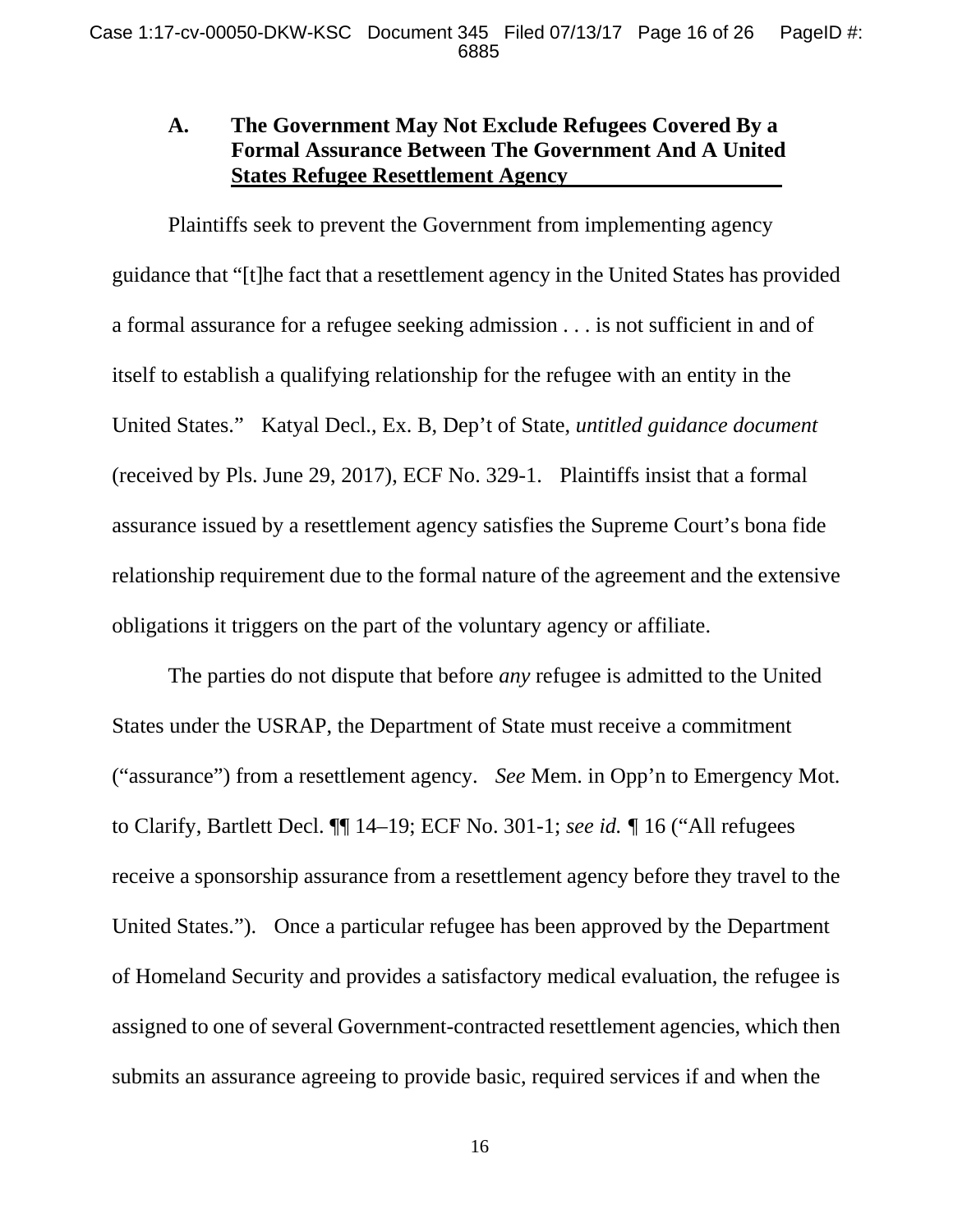refugee arrives in the United States. Bartlett Decl*.* ¶¶ 19–21, ECF No. 301-1. The Government quarrels with the effect of such an assurance. According to the Government, because the assurance is an agreement between the State Department and a resettlement agency, not an agreement between a resettlement agency and the refugee who benefits from the assurance, the assurance cannot evidence the type of bona fide relationship contemplated by the Supreme Court. Mem. in Opp'n 11. The Court disagrees.

 Nothing in the Supreme Court's decision requires a refugee to enter into a contract with a United States entity in order to demonstrate the type of formal relationship necessary to avoid the effects of EO-2. An assurance from a United States refugee resettlement agency, in fact, meets each of the Supreme Court's touchstones: it is formal, it is a documented contract, it is binding, it triggers responsibilities and obligations, including compensation, it is issued specific to an individual refugee only when that refugee has been approved for entry by the Department of Homeland Security, and it is issued in the ordinary course, and historically has been for decades. *See* Slip Op. at 12. Bona fide does not get any more bona fide than that.<sup>11</sup> Accordingly, Plaintiffs' Motion is granted with respect to this specific request for injunctive relief. $^{12}$ 

 $\overline{a}$ 

 $11$ Even if the Government is correct that the resettlement agency providing an assurance typically does not have "direct contact" with the refugee prior to his or her arrival, no such "direct contact"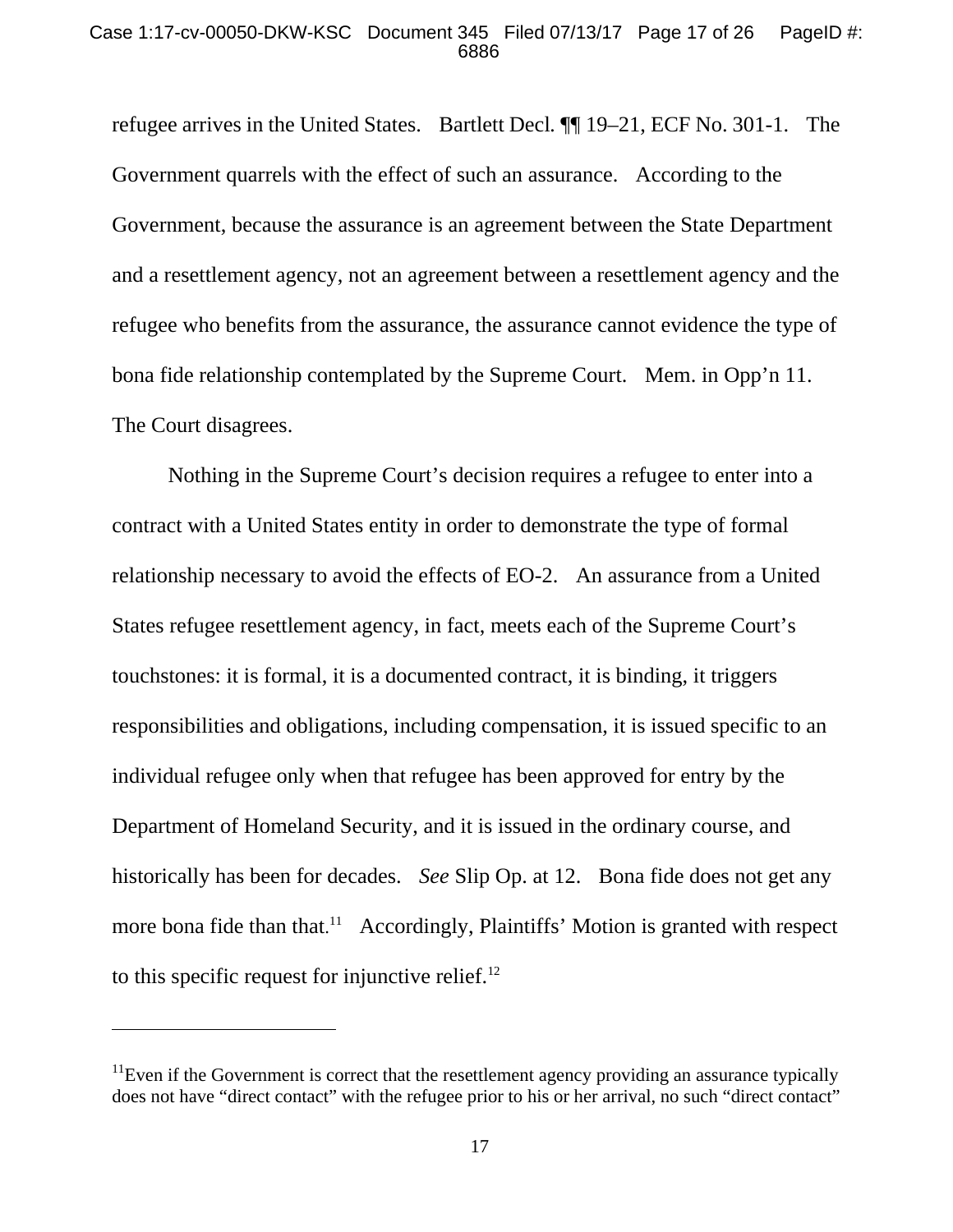# **B. No Modification With Respect To Legal Services Organizations Is Warranted**

 Plaintiffs request that the Court modify its injunction to specify that the Government is prohibited from applying Sections 6(a) and 6(b) to exclude refugees who have a bona fide client relationship with a United States legal services organization.

 The Government previously noted that there currently is no applicable guidance regarding the treatment of legal services providers because the nature of such representational services varies significantly. *See* Mem. in Opp'n to

-

is required anywhere in the Supreme Court's decision. Moreover, the resettlement agency's binding commitments arise when the agency provides a formal sponsorship assurance. *See* Bartlett Decl. ¶¶ 20–21, ECF No. 301-1*; see also* Suppl. Hetfield Decl. ¶¶ 4–5, ECF No. 336-3. The resettlement agency suffers a "concrete injury" in the form of lost resources when resettlement is thwarted by the very Government that approved that refugee's admission. *See Exodus Refugee Immigration, Inc. v. Pence*, 165 F. Supp. 3d 718, 729, 731-732 (S.D. Ind.), *aff'd* 838 F.3d 902 (7th Cir. 2016); *see also Exodus Refugee Immigration, Inc. v. Pence*, No. 1:15-cv-01858-TWP-DKL, 2016 WL 1222265, at \*5 (S.D. Ind. Mar. 29, 2016) (denying stay pending appeal pursuant to Rule 62(c), based, in part, on finding that the "State's conduct harms [the resettlement agency by] requir[ing] it to shift its resources to make up for the funding it will lose, [which] will have a detrimental effect on its Syrian and non-Syrian clients' resettlement and transition to life in the United States"), *aff'd* 838 F.3d 902 (7th Cir. 2016). A relationship that results in such concrete hardship to a United States entity is precisely the circumstance that the Supreme Court has found to be deserving of exclusion from the effects of EO-2. *See* Slip Op. at 13.

 $12$ Plaintiffs complain of travel procedures and booking dates that they assert the Government is using to flout this Court's injunction. *See, e.g.*, Suppl. Hetfield Decl. ¶¶ 4–5 & Ex. A (E-mail from Lawrence E. Bartlett, to Voluntary Agencies (July 8, 2017, 8:05 EDT)), ECF No. 336-3. As best the Court can discern, regardless of the booking date involved, these complaints all relate to refugees with formal assurances, who the Court has now determined have the requisite bona fide relationship contemplated by the Supreme Court, and who are therefore excluded from the application of EO-2. No further relief covering these refugees appears to be necessary, and the Court denies any such request as moot. If this ruling and the related injunction modifications set forth in this Order do not resolve or do not address Plaintiffs' travel procedure concerns, an application offering further detail may be filed.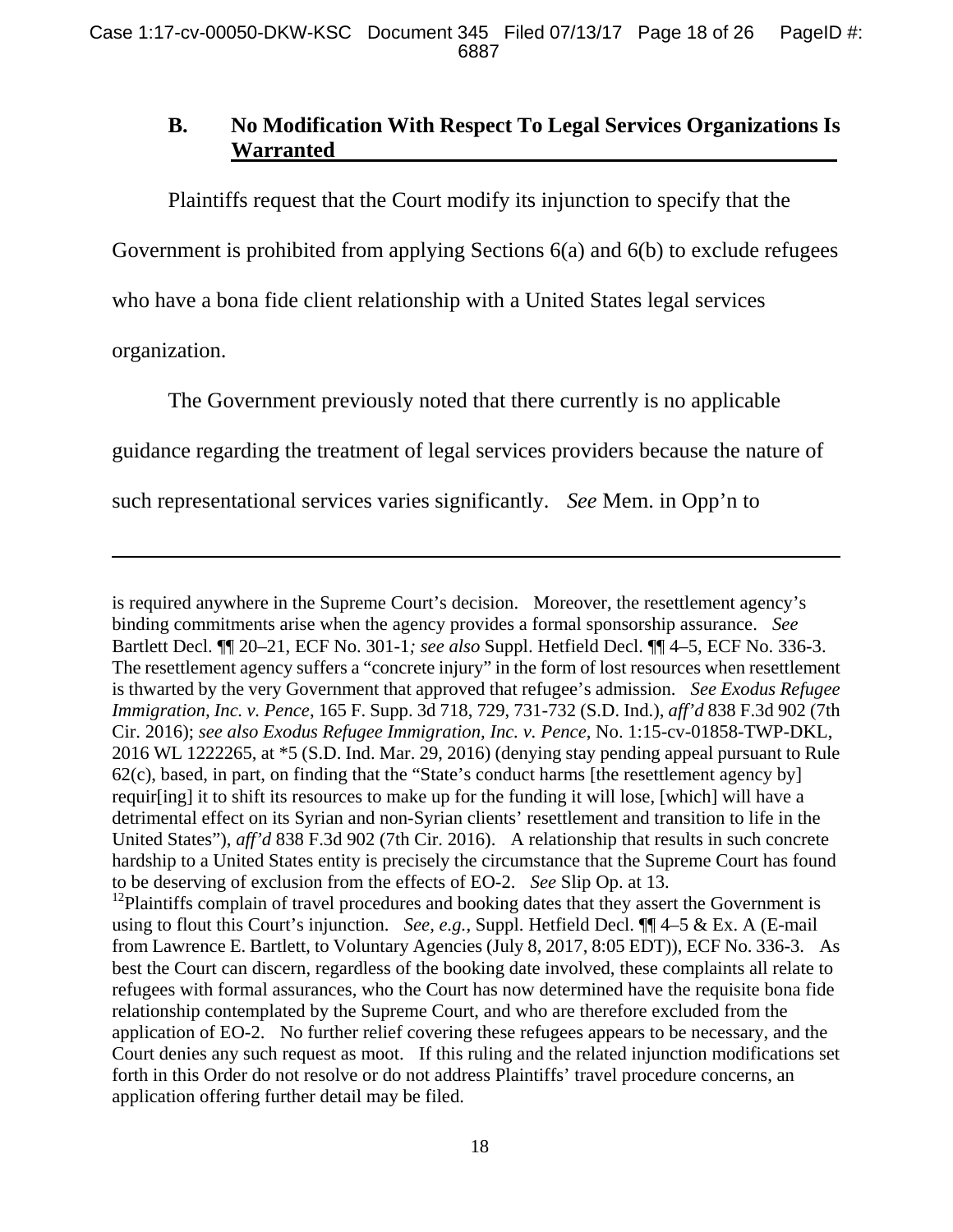#### Case 1:17-cv-00050-DKW-KSC Document 345 Filed 07/13/17 Page 19 of 26 PageID #: 6888

Emergency Mot. to Clarify Prelim Inj. 20–21, ECF No. 301. The Court agrees. Plaintiffs, for instance, advocate that foreign nationals consulting abroad with "affiliates" of American legal services providers regarding United States immigration law qualify as having a credible claim of a bona fide relationship with a person or entity in the United States. That conclusion, while conceivable, appears to be nearly impossible to reach absent additional facts, such as with respect to the nature of the consultation and affiliation. A categorical exemption of the sort requested would run afoul of the Supreme Court's order, which provides at least one example of when such a legal services client relationship would not be protected. *See* Slip Op. at 12.

 Accordingly, to the extent Plaintiffs seek injunctive relief on behalf of IRAP and similar legal services providers, they fail to meet their burden, and the Court declines to issue the categorical modification sought.

# **C. Categorical Modifications Relating To U.S.-Affiliated Iraqis, The Central American Minors Program, And The Lautenberg Program**

 Plaintiffs, joined by amici IRAP and HIAS, ask that the Court enforce or modify the injunction due to the Government's alleged refusal to recognize particular refugees who have the requisite relationship to a United States entity or close family member contemplated by the Supreme Court. More specifically, Plaintiffs seek relief on behalf of refugees who accessed the USRAP through the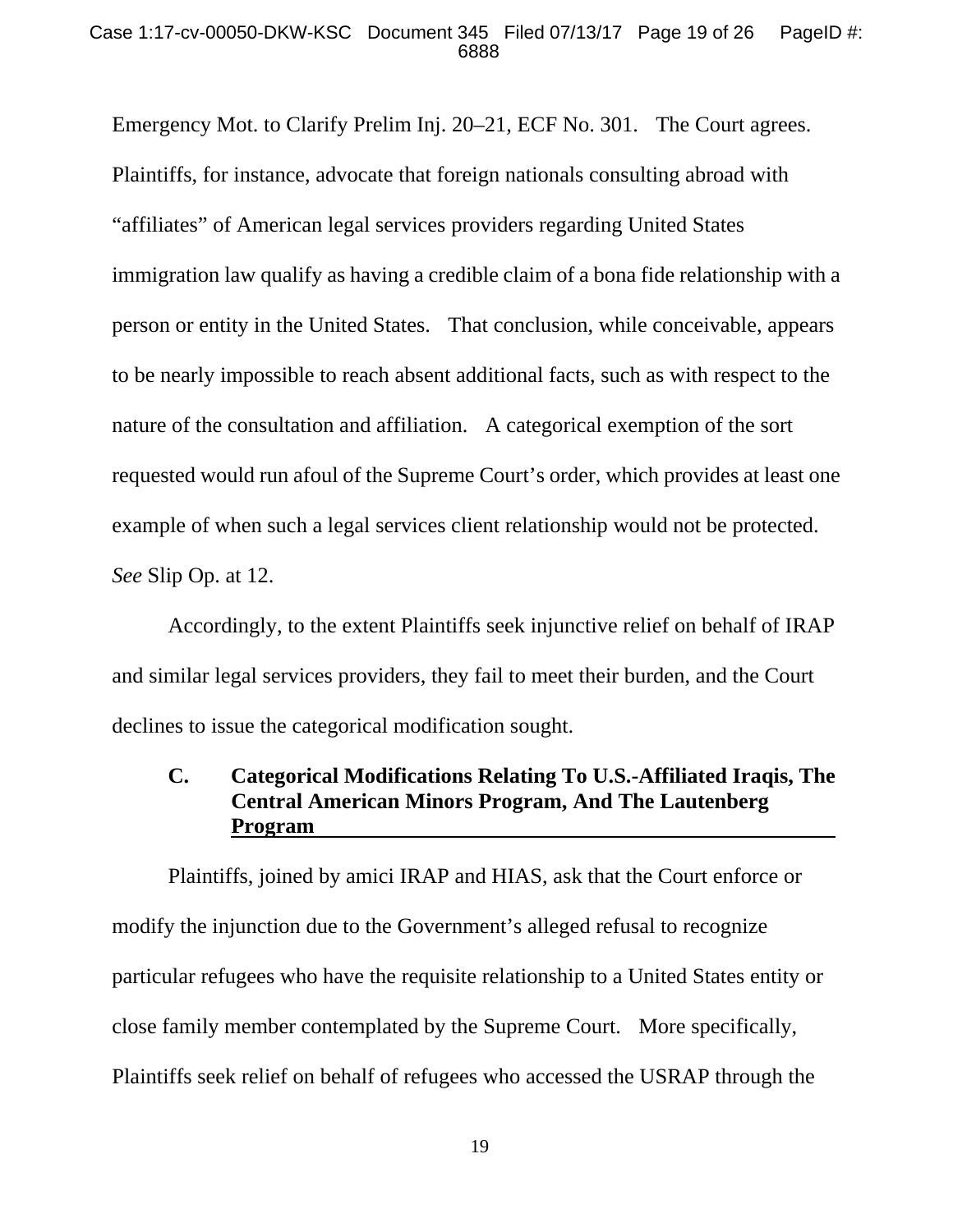Iraqi Direct Access Program for U.S.-Affiliated Iraqis, the Central American Minors Program, and the Lautenberg Program. *See* Br. of IRAP *et al*. as Amici Curiae in Supp. of Pls.' Mot. 10–13, ECF No. 339.

### **1. Direct Access Program For U.S.-Affiliated Iraqis**

 Plaintiffs contend that refugee applicants in the Iraqi Direct Access Program for U.S.-Affiliated Iraqis are categorically exempt from Sections 6(a) and 6(b) because they necessarily have the requisite bona fide relationship with a United States person or entity. *See* Mem. in Supp. of Mot. 15 n.6; *see also* Br. of IRAP *et al*. as Amici Curiae in Supp. of Pls.' Mot. 11–12; Allen Decl. ¶¶ 17–24, ECF No. 336-5 (describing mechanics and goals of program). Under the program, Iraqis who believe they are at risk or have experienced serious harm as a result of associating with the United States Government since March 20, 2003 may apply directly for resettlement as refugees in the United States, upon "verifiable proof of U.S.-affiliated employment." *See* Dep't of State, Bureau of Population, Refugees, & Migration, *Fact Sheet: U.S. Refugee Admissions Program (USRAP) Direct Access Program for U.S.-Affiliated Iraqis* (Mar. 11, 2016), *available at* https://www.state.gov/j/prm/releases/factsheets/2016/254650.htm ("The following individuals and their derivatives (spouse and unmarried children under age 21), with verifiable proof of U.S.-affiliated employment, may seek access through this program: 1. Iraqis who work/worked on a full-time basis as interpreters/translators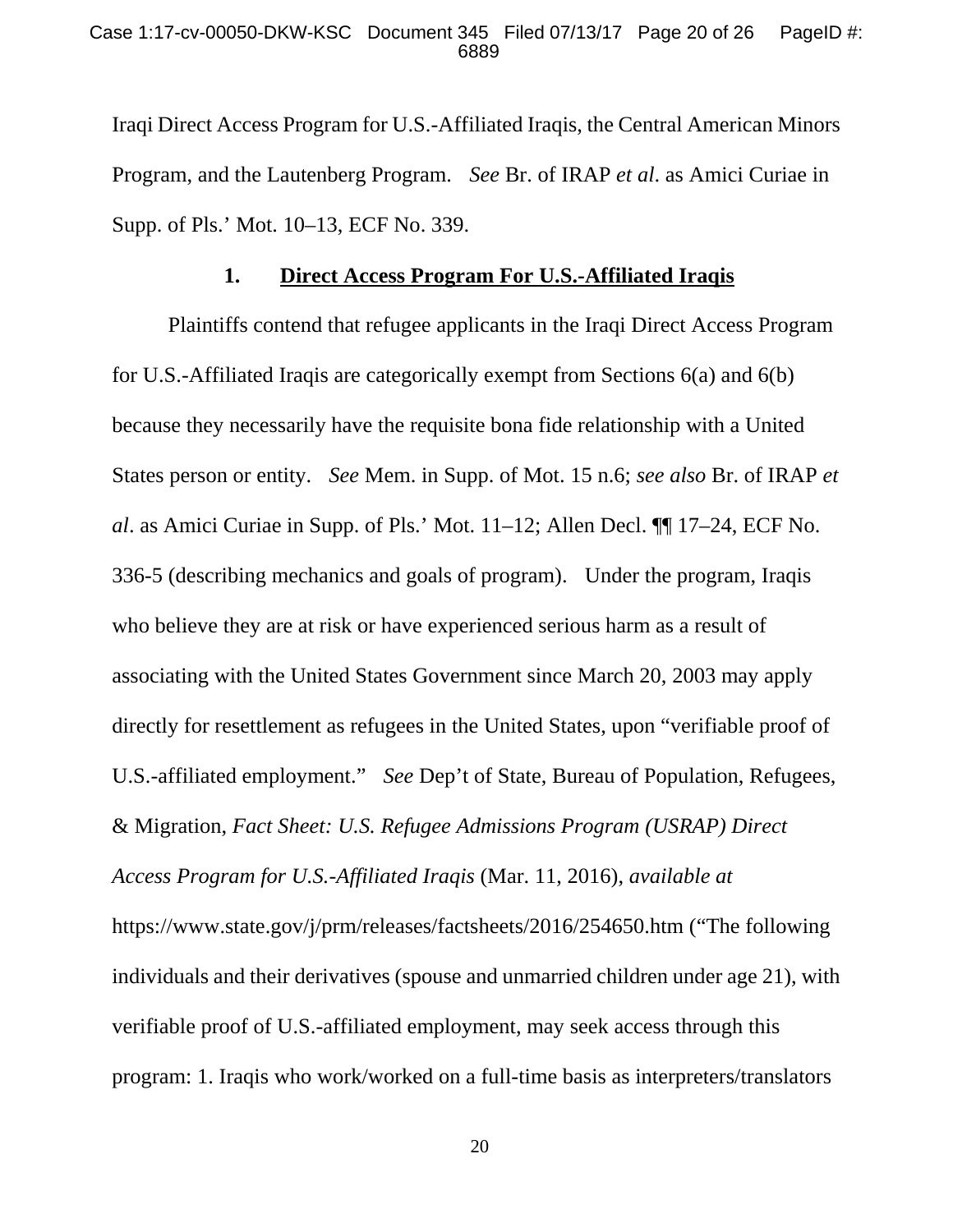#### Case 1:17-cv-00050-DKW-KSC Document 345 Filed 07/13/17 Page 21 of 26 PageID #: 6890

for the U.S. Government (USG) or Multi-National Forces (MNF-I) in Iraq; 2. Iraqis who are/were employed by the USG in Iraq[.]"). Program applicants need not be current employees of the United States or a United States-affiliated entity.

 The Government opposes this request because the "Iraqi Direct Access Program includes certain nonqualifying relationships with the U.S. Government itself, as well as past (not current) relationships." Mem. in Opp'n 15 n.6. The Court concurs. Although U.S-Affiliated Iraqis with verifiable past employment relationships with United States entities may qualify for participation in the program, these applicants are not necessarily exempt from EO-2. The Supreme Court's guidance, as it relates to Section 6, clearly contemplates relationships that are current and existing. That does not necessarily follow with respect to certain Iraqi Direct Access Program applicants.

 Accordingly, on the record before the Court, categorical relief is not appropriate, and Plaintiffs' Motion is denied with respect to the Iraqi Direct Access Program for U.S.-Affiliated Iraqis.

## **2. Central American Minors Program**

 The Central American Minors ("CAM") program "protects Central Americans at risk by allowing lawfully present parents in the United States to request refugee status for their children in El Salvador, Honduras, and Guatemala via the U.S. Refugee Admissions Program." *See* Dep't of State, *Cent. Am. Minors* 

21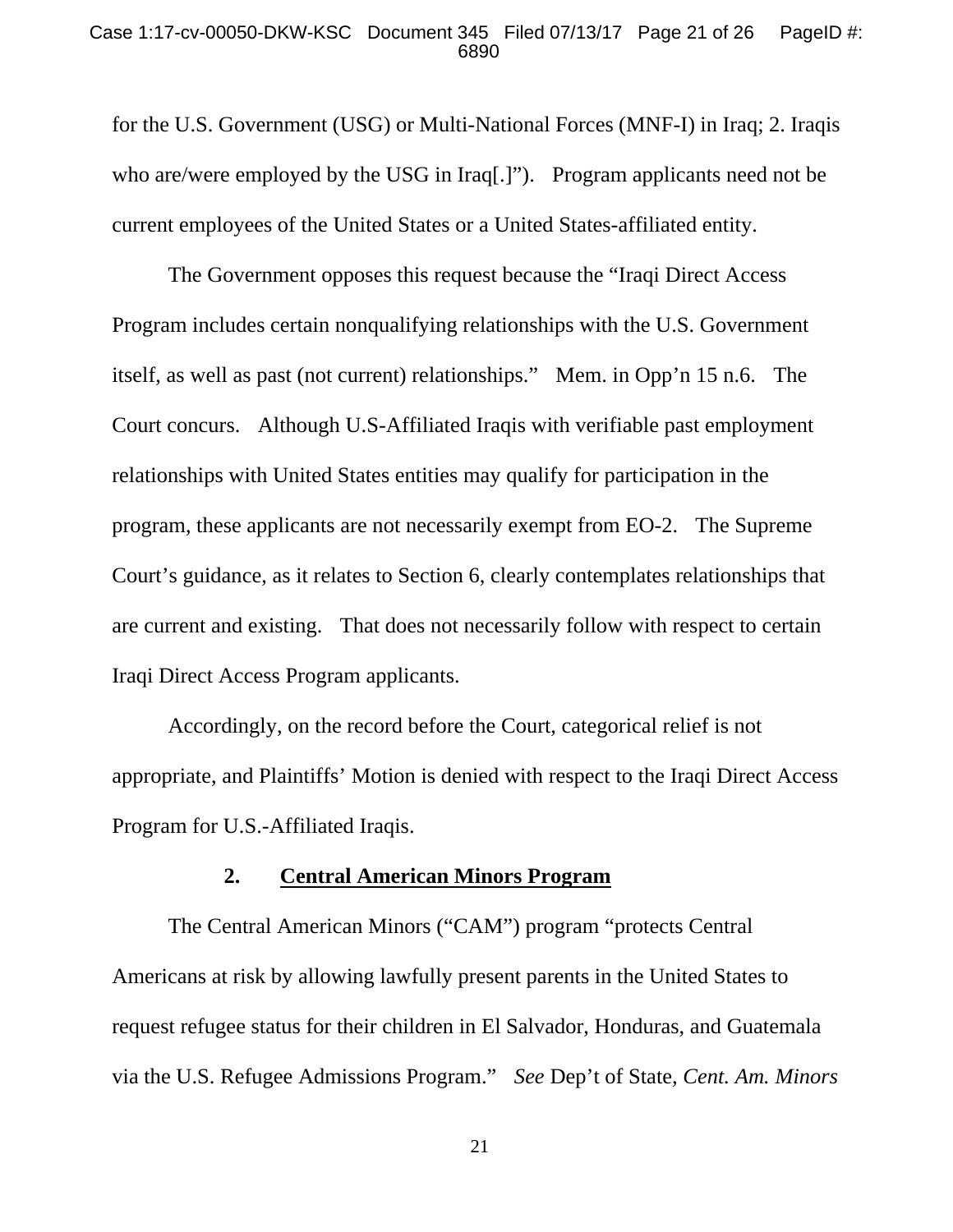*Program* (Nov. 2014), *available at* https://www.state.gov/j/prm/ra/cam/index.htm. The Government argues that because the program also allows "caregivers" who are merely "related to" the in-country parent or qualifying child to apply to the program, these participants do not necessarily have a sufficiently close relationship to a United States-based parent to qualify as a "close family member." *See* Mem in Opp'n 15 n.6; *see also* Dep't of State, *Worldwide Refugee Admissions Processing System (WRAPS), CAM Frequently Asked Questions* (Nov. 2016), *available at* https://www.wrapsnet.org/s/CAM-Frequently-Asked-Questions-November-2016.d ocx.

 While it appears that most of those eligible to participate in the program (*e.g.*, minors with parents lawfully in the United States) would fall within those excluded from EO-2, that is not categorically true for all of those in the program. Because caregivers need not have the requisite "close familial relationship" to the in-country parent, program-wide relief is not appropriate. Consequently, Plaintiffs' Motion is denied with respect to refugees who are in the USRAP through the CAM Program.

#### **3. Lautenberg Program**

 The Lautenberg Program permits certain nationals of the former Soviet Union and other countries with "close family in the United States" to apply for refugee status. *See* Dep't of State, *Proposed Refugee Admissions for Fiscal Year 2017* (Sept. 15, 2016), *available at*

22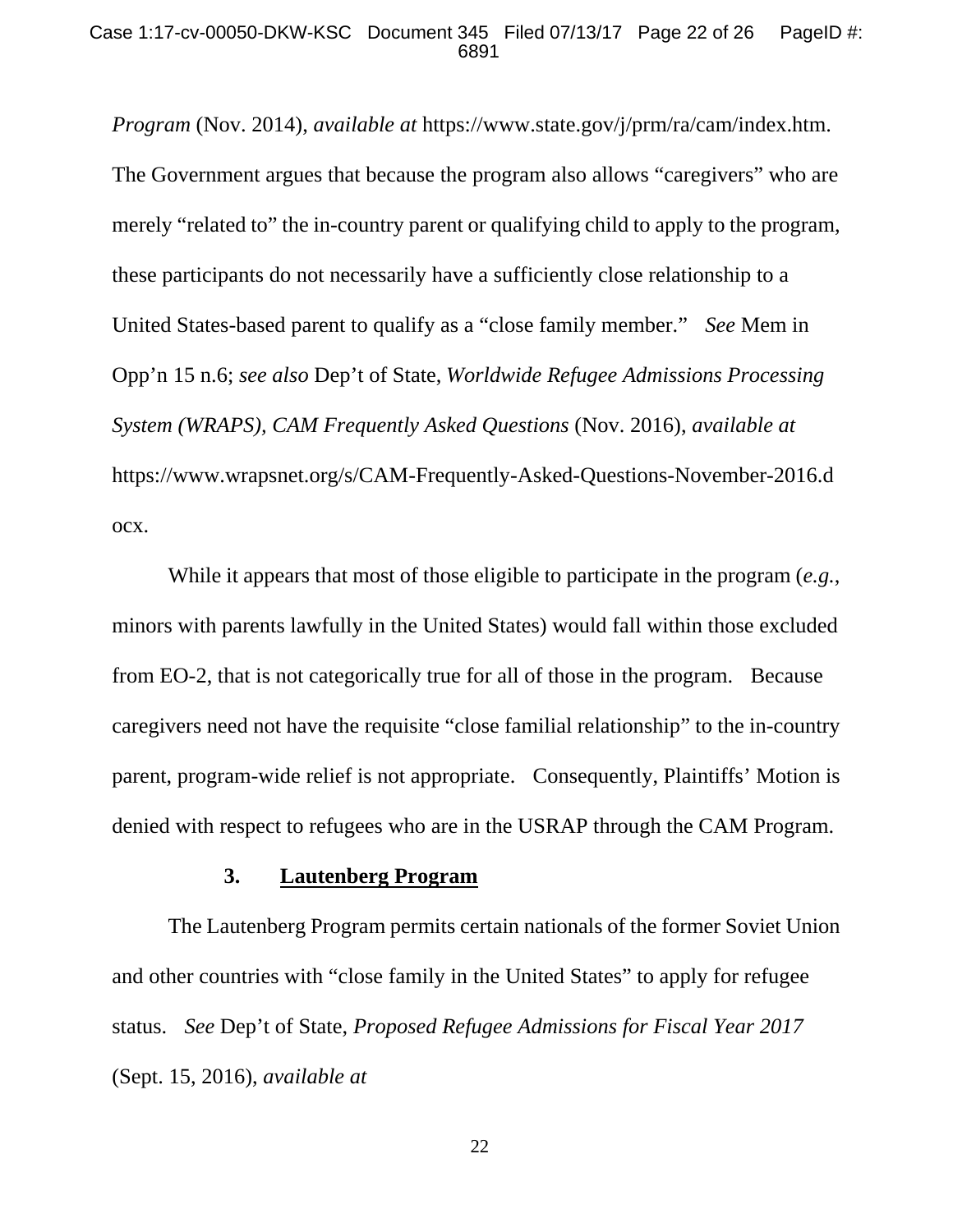#### Case 1:17-cv-00050-DKW-KSC Document 345 Filed 07/13/17 Page 23 of 26 PageID #: 6892

https://www.state.gov/j/prm/releases/docsforcongress/261956.htm ("This Priority 2 designation applies to Jews, Evangelical Christians, and Ukrainian Catholic and Orthodox religious adherents identified in the Lautenberg Amendment, Public Law No. 101-167, § 599D, 103 Stat. 1261 (1989) (codified at 8 U.S.C. § 1157) as amended ('Lautenberg Amendment'), with close family in the United States.").

 The Government opposes Plaintiffs' request for categorical relief with respect to the Lautenberg Program solely because the program includes grandparents and grandchildren as "close family." *See* Mem. in Opp'n 15 n.6 ("The Lautenberg Program . . . includes grandparents and grandchildren in the family relationship criteria for applicants."); *see also* Suppl. Hetfield Decl. ¶ 6, ECF No. 336-3. In light of the Court's determination that grandparents and grandchildren are within the penumbra of "close family" for purposes of the Supreme Court's June 26 decision, the Court rejects the Government's position with respect to the Lautenberg Program. That is, because all participants admitted through the Lautenberg Program, including grandparents and grandchildren, *must* have a "close familial relationship" as that term is used in the Supreme Court's stay order, the categorical relief requested by Plaintiffs is appropriate. As a result, Plaintiffs' Motion is granted with respect to refugees who are in the USRAP through the Lautenberg Program.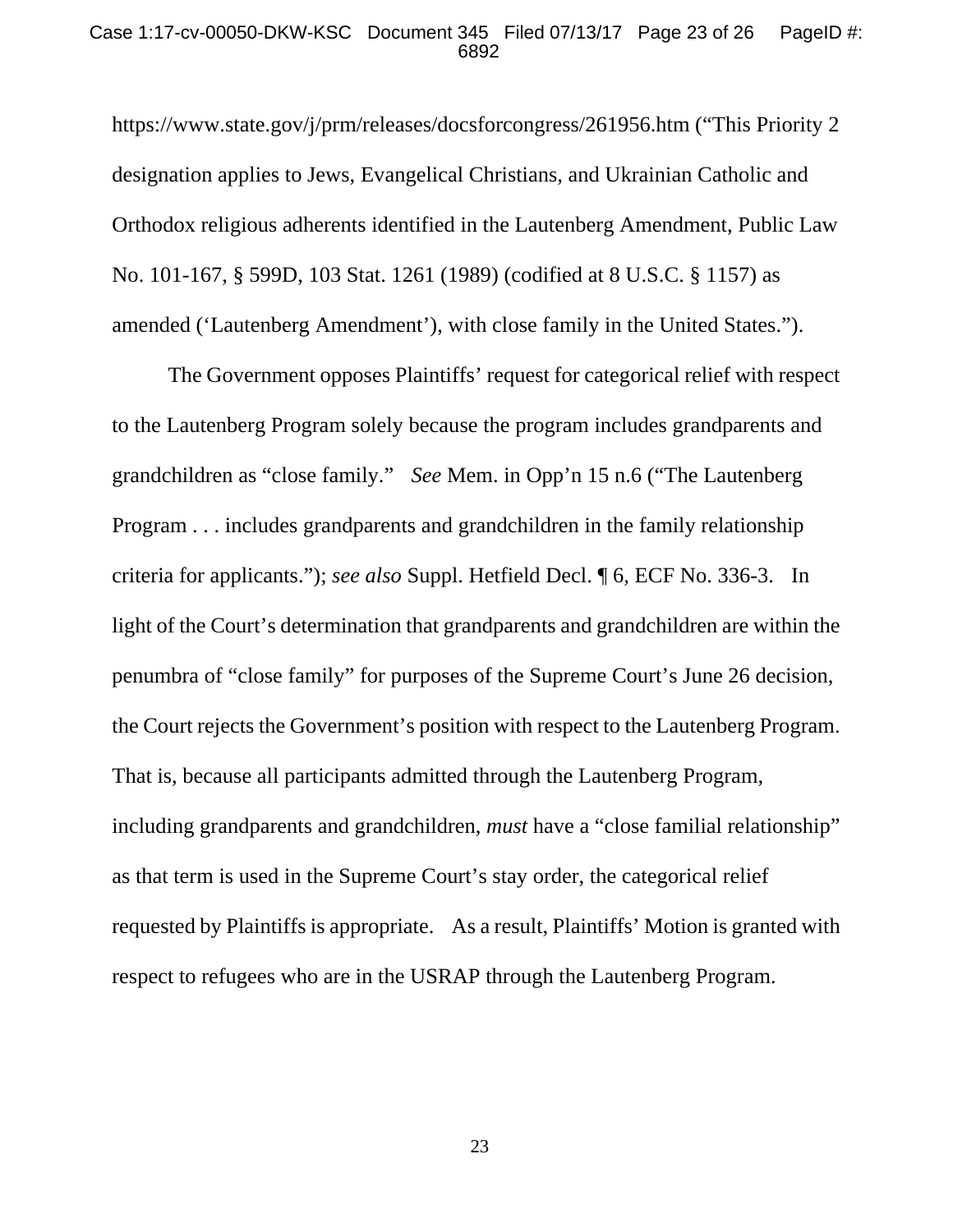# **IV. No Modification Is Warranted With Respect To The Government's Alleged Use Of A "Presumption"**

 In their Motion, Plaintiffs request modification of the injunction to prevent the Government from applying a so-called presumption that an applicant lacks the requisite bona fide relationship identified by the Supreme Court. However, Plaintiffs present no substantive argument or authority in support of their request. *See* Mot. 2, ECF No. 328; Mem. in Supp. of Mot., ECF No. 328-1. In fact, even in the face of the Government's opposition, which correctly noted that Plaintiffs appear to have abandoned their presumption contention (*see* Mem. in Opp'n 2 n.1), Plaintiffs' reply brief remained silent (*see generally* Reply, ECF No. 342).

 The Court accordingly finds that Plaintiffs have abandoned their presumption argument, notwithstanding the relief sought in their proposed orders. Because Plaintiffs present no discussion or authority in support of this request, there is no basis to award the injunctive relief sought, and the Motion is denied.

## **CONCLUSION**

 Based on the foregoing, Plaintiffs' Motion is GRANTED IN PART and DENIED IN PART. The Court declines to stay this ruling or hold it in abeyance should an emergency appeal of this order be filed.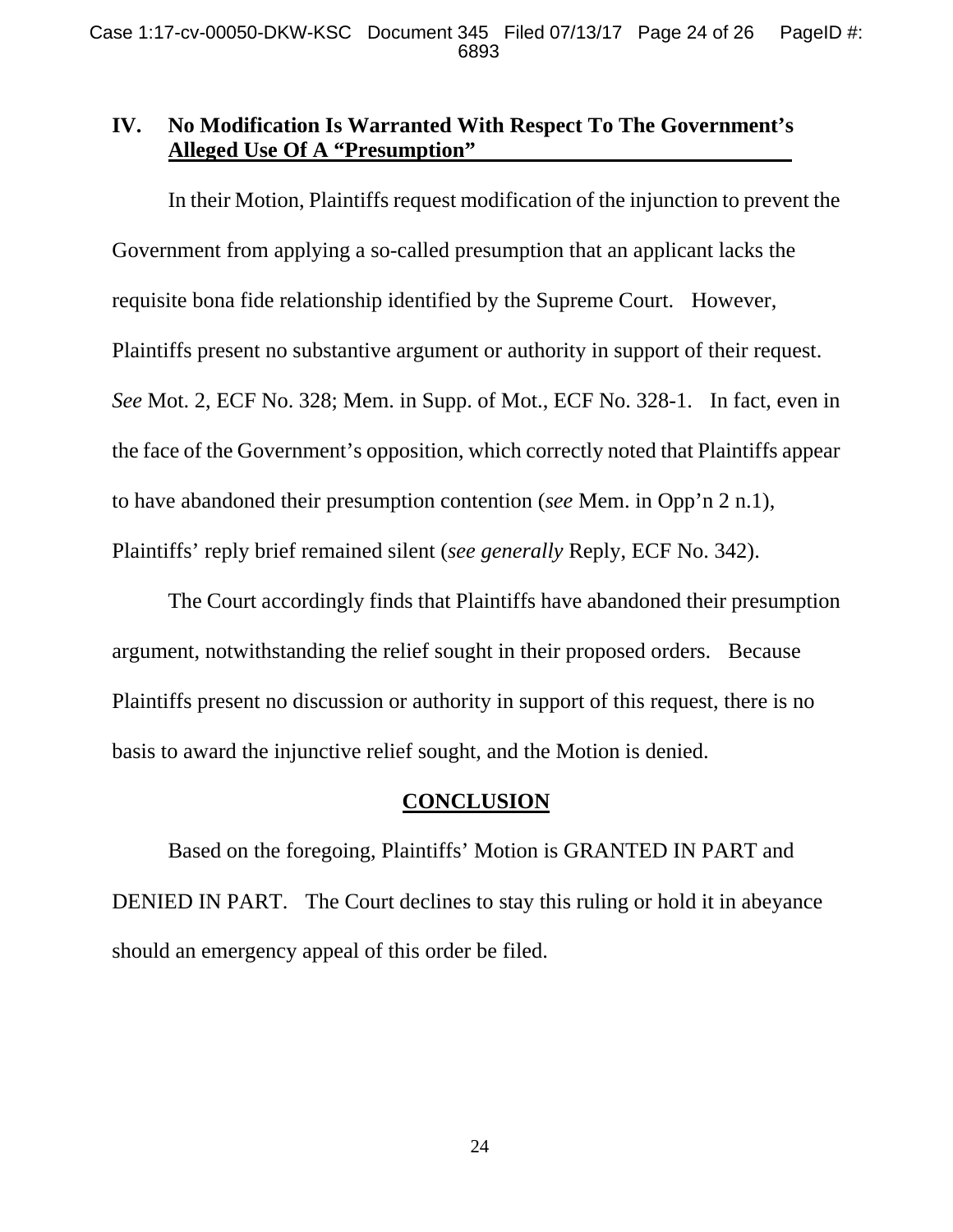#### Case 1:17-cv-00050-DKW-KSC Document 345 Filed 07/13/17 Page 25 of 26 PageID #: 6894

 The Court MODIFIES the preliminary injunction entered on March 29, 2017, amended on June 19, 2017, and partially stayed by a June 26, 2017 decision of the United States Supreme Court, to provide as follows:

### **PRELIMINARY INJUNCTION**

It is hereby ADJUDGED, ORDERED, and DECREED that:

 Defendants JOHN F. KELLY, in his official capacity as Secretary of Homeland Security; REX W. TILLERSON, in his official capacity as Secretary of State; and all their respective officers, agents, servants, employees, and attorneys, and persons in active concert or participation with them, are hereby enjoined from enforcing or implementing Sections 2 and 6 of Executive Order No. 13,780 across the Nation—except for those portions of Sections 2 and 6 providing for internal review procedures that do not burden individuals outside of the executive branch of the federal government. Enforcement of the enjoined provisions in all places, including the United States, at all United States borders and ports of entry, and in the issuance of visas is prohibited, pending further orders from this Court.

 Defendants JOHN F. KELLY, in his official capacity as Secretary of Homeland Security; REX W. TILLERSON, in his official capacity as Secretary of State; and all their respective officers, agents, servants, employees, and attorneys, and persons in active concert or participation with them are enjoined fully from the following:

25